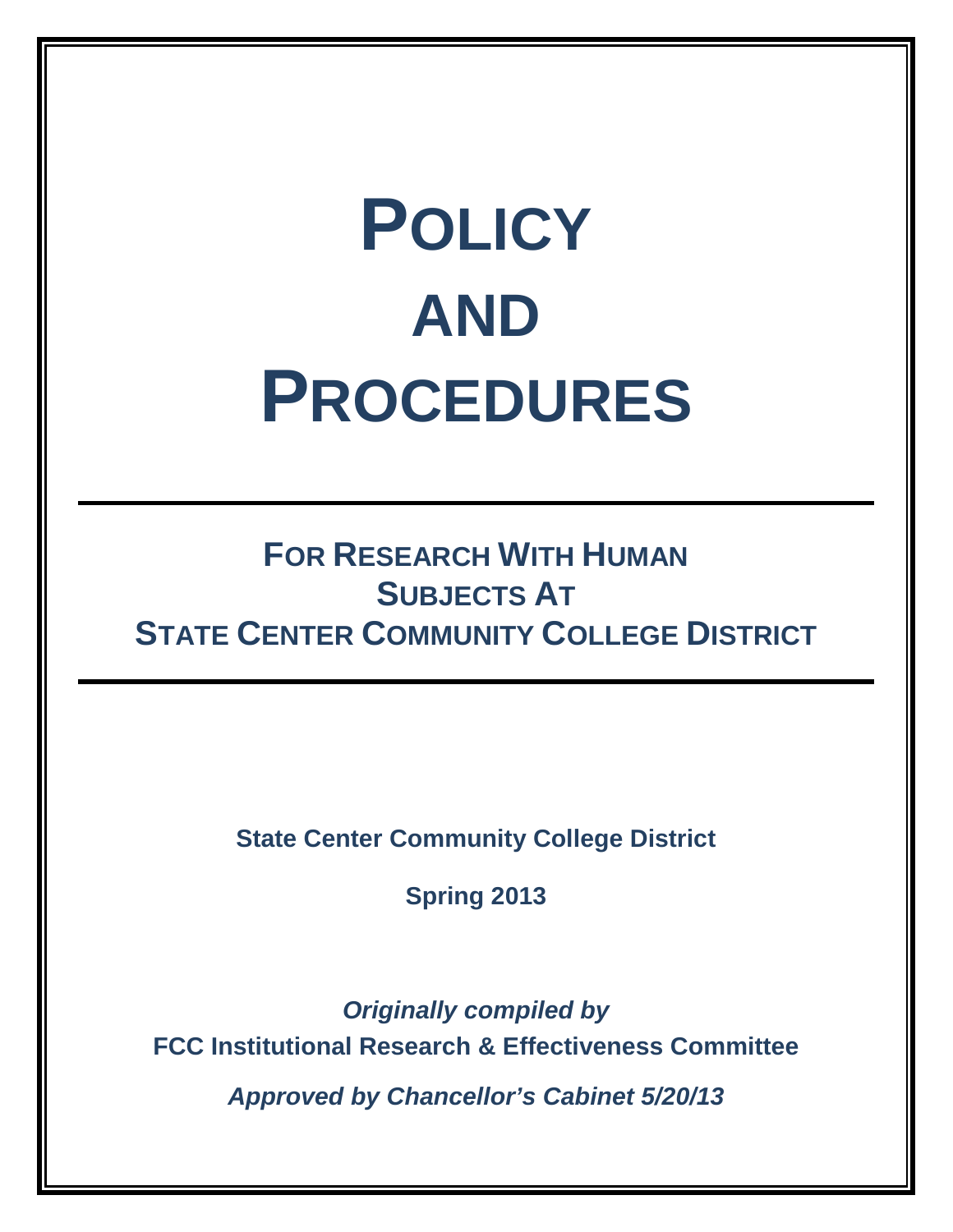# **Table of Contents**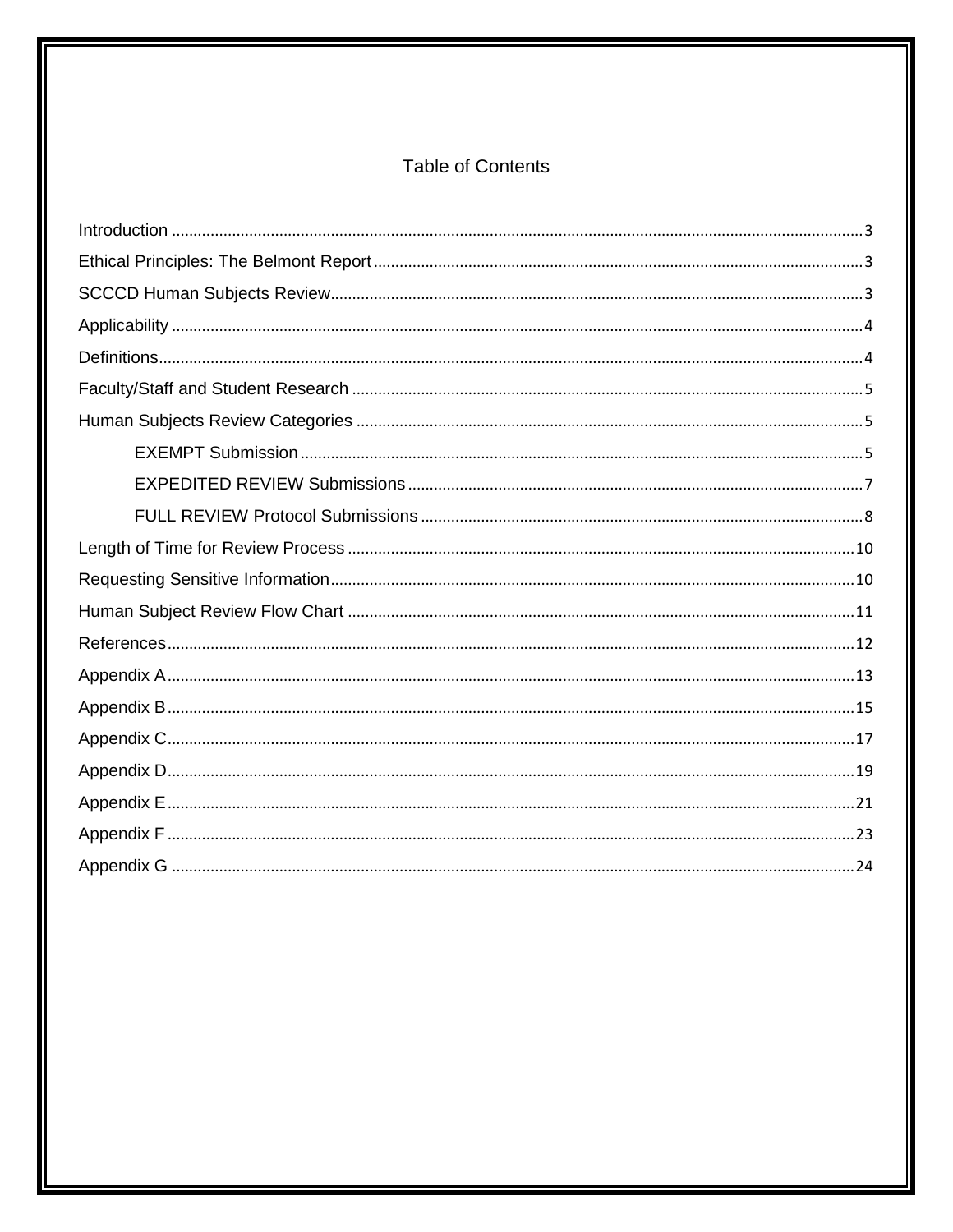#### **Introduction**

<span id="page-2-0"></span>The purpose of this policy and procedures manual is to protect the rights and health of human subjects used in research investigations while promoting free inquiry and research at State Center Community College District (SCCCD) and to assure that we follow:

- 1. Appropriate procedures to ensure that the rights and dignity of human subjects are not violated by research projects at SCCCD; and
- 2. Appropriate procedures to protect the principal investigator, the investigative staff, and the college and district from potential liability in research projects involving human participants.

# <span id="page-2-1"></span>**Ethical Principles: The Belmont Report**

The basic principles that govern the Human Subject Review are described in the report of the National Commission for the Protection of Human Subjects of Biomedical and Behavioral Research entitled *Ethical Principles and Guidelines for the Protection of Human Subjects of Research*, also known as *The Belmont Report.* 

The Belmont Report, published in 1979 by the National Commission for the Protection of Human Subjects of Biomedical and Behavioral Research, provides the philosophical underpinnings for current federal laws that govern research involving human subjects.

The primary goal of the human subject review is to ensure the protection of research subjects from undue risk and from deprivation of personal rights and dignity. This protection is best assured by consideration of the following **three principles**, which are the touchstones of ethical research involving human subjects:

- 1) that voluntary participation by the subjects, indicated by free and informed consent is assured;
- 2) that an appropriate balance exists between the potential benefits of the research to the subject or to society and the risks assumed by the subject; and
- 3) that there are fair procedures and outcomes in the selection of research subjects and the potential distribution of likely benefits.

# **SCCCD Human Subjects Review**

<span id="page-2-2"></span>Research projects that involve human subjects will require a review by the SCCCD's Institutional Research Group (IRG) for the Protection of Human Subjects to determine that adequate measures have been taken to protect the subjects involved in the research.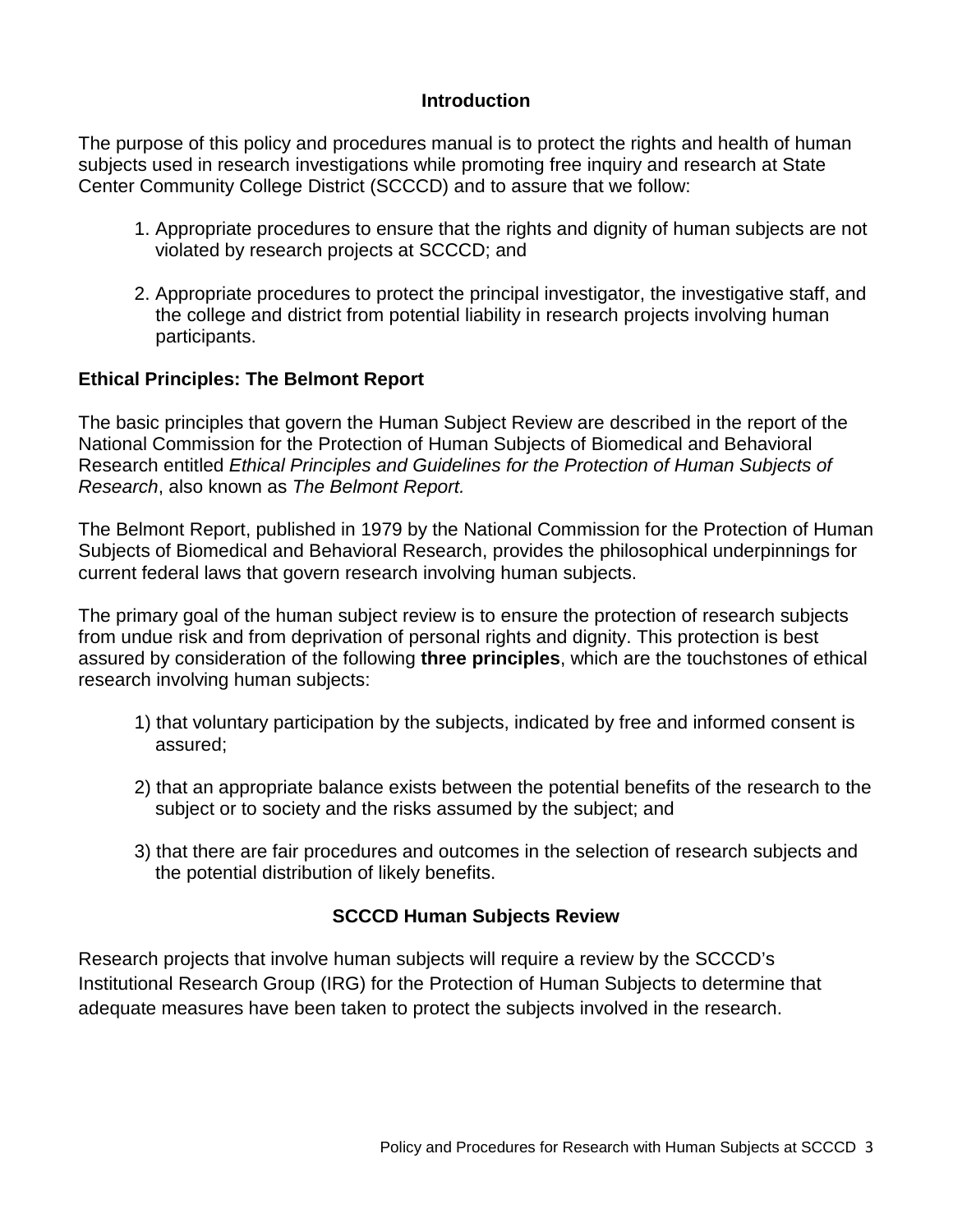# **Applicability**

<span id="page-3-0"></span>All research involving human subjects (defined below) conducted under the auspices of SCCCD and any of its auxiliary organizations is covered under this policy.

# **Definitions**

## <span id="page-3-1"></span>**Research**

Research is an investigation or experimentation aimed at the demonstration, discovery or interpretation of new facts; the revision of accepted theories, or laws in the light of new facts; or the practical application of new or revised theories or laws. Research includes, but is not limited to, investigations conducted by faculty members, staff, and students and includes collaboration with researchers outside the college. "Pilot studies" are defined as research.

#### **Human Subjects**

Any person who is studied in any research investigation is considered to be a human subject. Subjects may include, but are not limited to, classroom participants or voluntary participants in behavioral studies or oral or written interviews, donors of fluid and tissues, participants in a clinical setting (the "unborn" are human subjects), or students registered in a course for which academic credit is given for participation in research projects. The use of a departmental pool of subjects does not exempt the principal investigator from compliance with the **Policy and Procedures**.

**Human subjects** also include any living individual about whom an investigator obtains (1) data through intervention or interaction with the individual, or (2) identifiable private information.

**Intervention** includes both physical procedures by which specimens are gathered (for example, venipuncture) and manipulations of the subject or the subject's environment that are performed for research purposes.

**Interaction** includes communication or interpersonal contact between the investigator and subject.

**Private information** includes information about behavior that occurs in a context in which an individual can reasonably expect no observation or recording to be taking place. Information which has been provided for specific purposes by an individual and which the individual can reasonably expect will not be made public (for example, a medical record). Private information must be individually identifiable (i.e., the identity of the subject is known or may readily be ascertained by the investigator) in order to constitute research involving human subjects.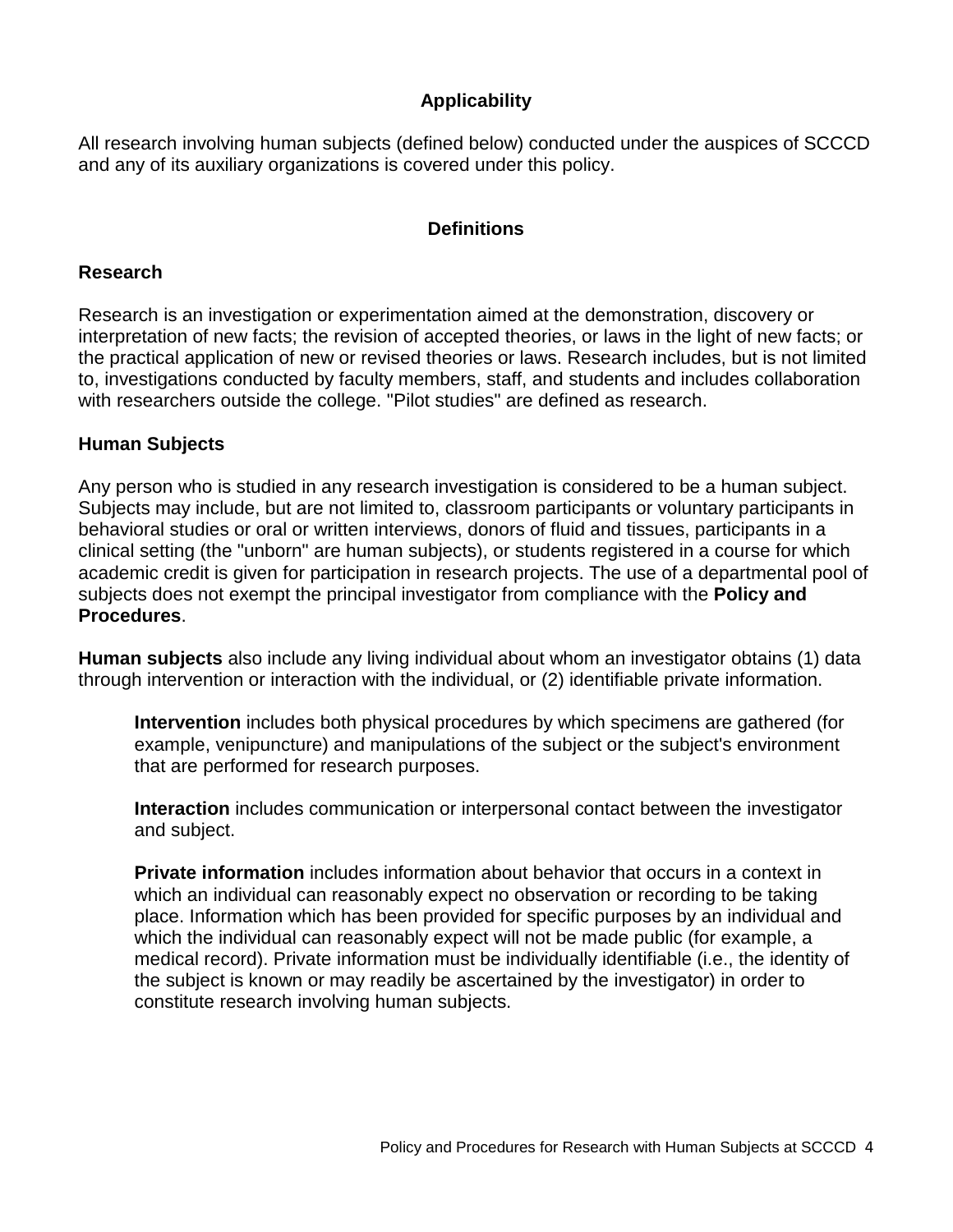# **Faculty/Staff and Student Research**

<span id="page-4-0"></span>Research conducted by faculty/staff solely for assessment of course/program outcomes or improvement purpose is usually not reviewed by the IRG. Research conducted by students for a class project will also not be reviewed. However, if such research may be reasonably foreseen to involve any aspect of the ethical dimensions of this policy, the investigator must submit the project for human subject review.

#### **Human Subjects Review Categories**

<span id="page-4-1"></span>A specific determination must be made in each instance as to whether the research is classified as **Exempt**, **Expedited Review**, or **Full Review** (defined below), and thus covered by different aspects of policies and procedures delineated in this document. Each investigator must provide the review board with sufficient information for an informed judgment about risk level to human subjects involved in the research.

#### <span id="page-4-2"></span>**EXEMPT Submission**

#### Introduction/Definition

The following types of research may be exempt from extensive board review if proper procedures to assure confidentiality are evident, informed consent is provided, and participants are exposed to no more than minimal risk. Federal Register defines **minimal risk** to mean that the probability and magnitude of harm or discomfort anticipated in the research are not greater in and of themselves than those ordinarily encountered in daily life or during the performance of routine physical or psychological examinations or tests.

Please review the EXEMPT categories to determine if your research qualifies for EXEMPT status (pages 5-6). You will be asked to cite the appropriate exemption number next to the EXEMPT box on the Proposal Submission Form.

#### EXEMPT Categories

The following research projects are exempt from full review by the IRG on the Protection of Human Subjects; however, there are some exceptions for special populations. Category 5 is not applicable to research involving pregnant or nursing (breastfeeding) women, prisoners, or the institutionalized mentally disabled. A standard proposal must be submitted for those reviews. Category 6 does not apply to research involving children.

- 1. Research conducted in established or accepted educational settings using standard educational practices, such as comparison among instructional techniques, curricula, or management methods.
- 2. Research involving the information taken from educational tests (cognitive, diagnostic, aptitude, achievement) that is recorded in such a manner that makes identification of the subjects impossible.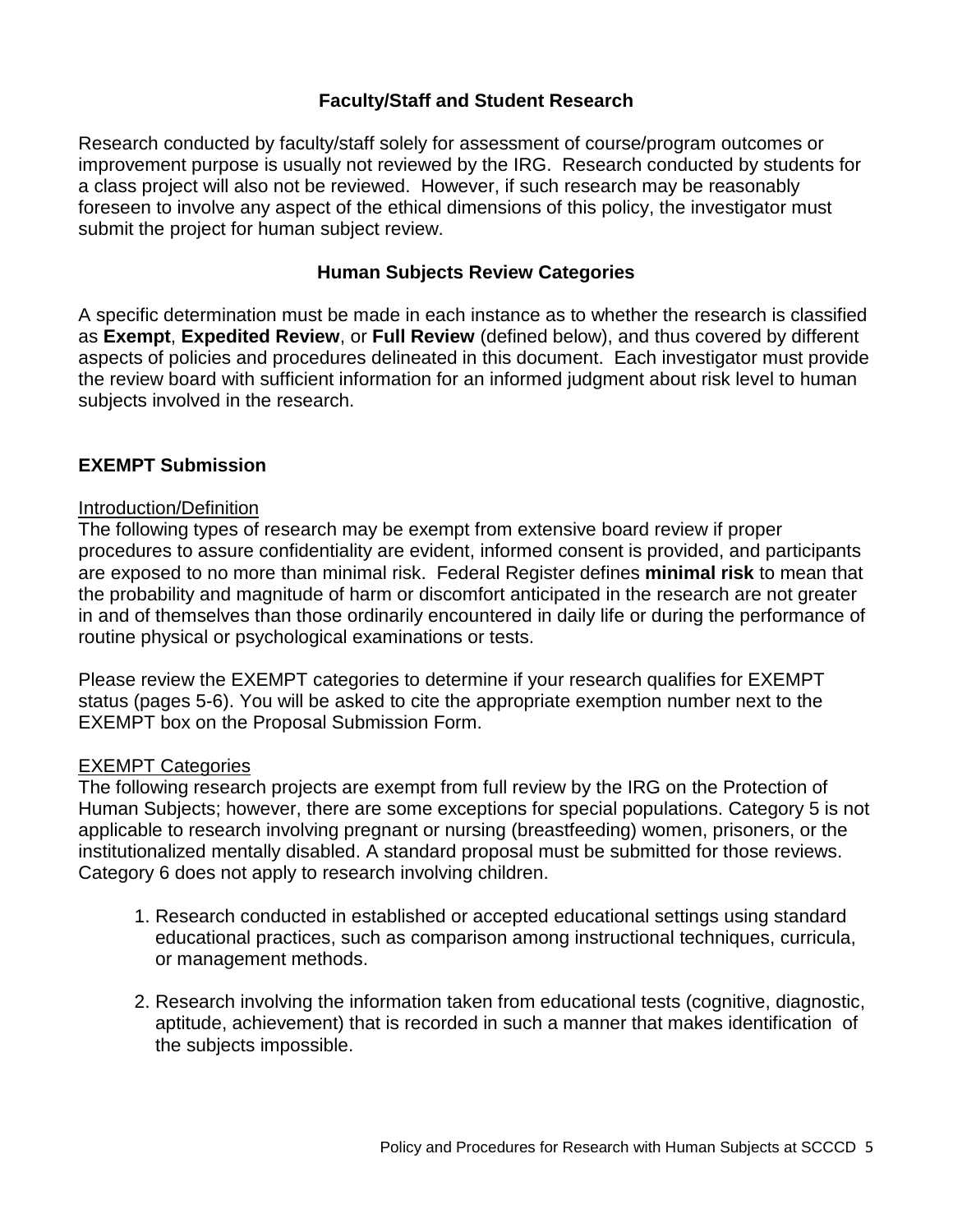- 3. Research involving the collection or study of existing data, documents, records, pathological specimens, or diagnostic specimens, if these sources are routinely available to the investigator, and are recorded by the investigator in such a manner that makes identification of the subjects impossible.
- 4. Research involving survey or interview procedures when the respondents are elected or appointed public officials or candidates for public offices.
- 5. Research involving the observation (including observation by participants) of public behavior in places where there is no recognized expectation of privacy.
- 6. Research involving survey or interview procedures that do not produce psychological stress in which the subjects are legally competent, and in which the investigator identifies him or herself stating that he or she is conducting a research survey or interview.

Categories 5 and 6 are not exempt if responses or observations are recorded in such a manner that the subjects can be identified and the information, if it became known outside the research, could reasonably place the subject at risk of criminal or civil liability, could damage to the subject's financial standing or employability, or could expose a sensitive aspect of a subject's behavior, such as illegal conduct, sexual behavior, or use of alcohol or controlled substances.

# Submission of EXEMPT Proposals

EXEMPT proposals must include the following:

- 1. A completed Submission Form (See Appendix A, Page 13);
- 2. Research proposal; and
- 3. All instruments/materials used for your research project (including surveys, interview scripts, etc.).

# Review of EXEMPT Research Proposals

- 1. Completed proposals should be submitted to the college/district researcher. For research which will be conducted at a specific college, proposals should be submitted to the college researcher. For research which will be conducted districtwide, proposals should be submitted to the district researcher. The college/district researcher will verify stated exemption category or categories of your research. The college researcher will notify you of the status of your proposal. You may not begin your research until you receive the approval notification from the board.
- 2. Once approved, your research will not need additional review unless you make modifications to your original proposal submission (see Proposal Modifications, Appendix B, page15).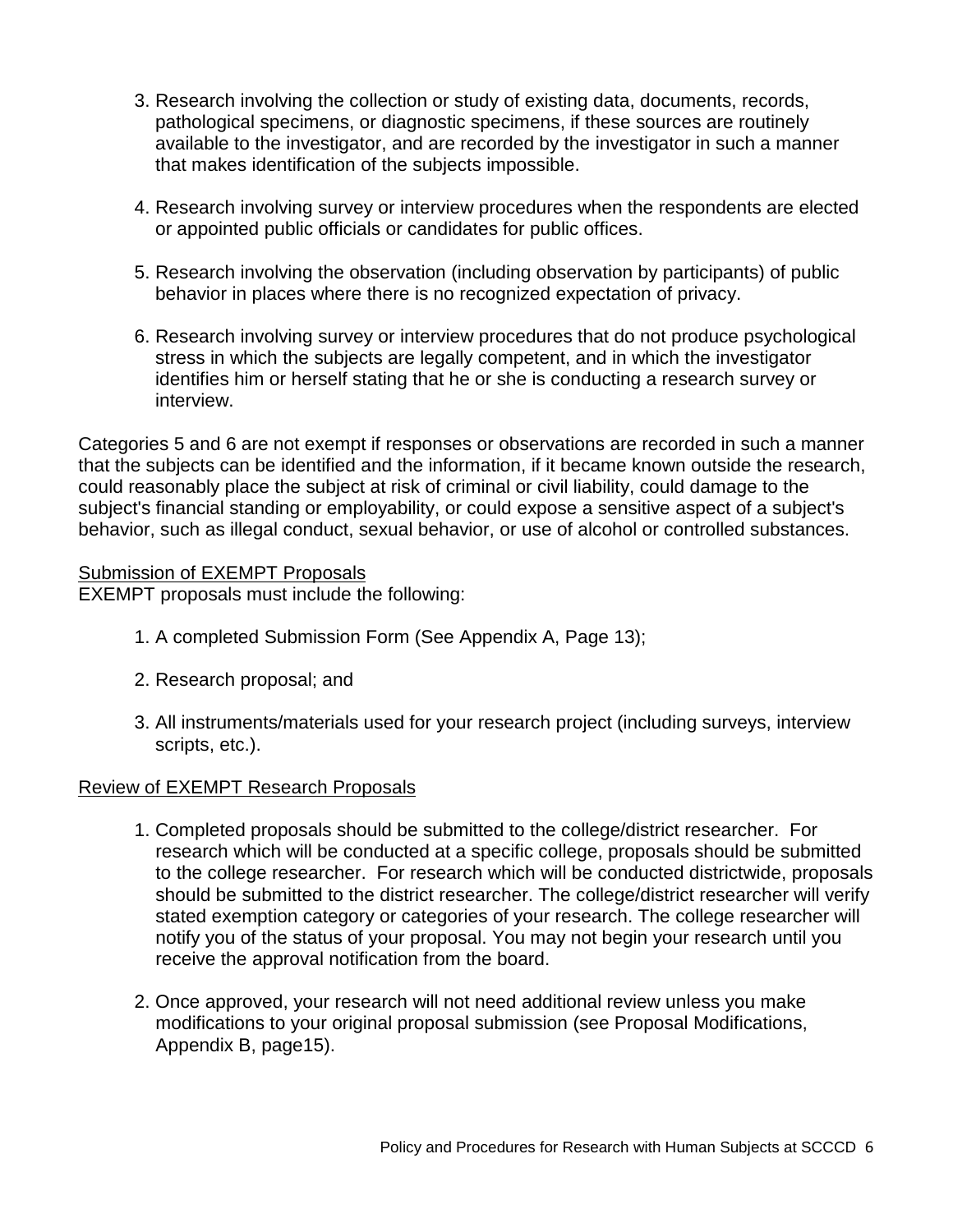- 3. If the college/district researcher determines that your proposal is not EXEMPT or needs clarification/modification, you will be notified and given instructions on how to proceed.
- 4. After your proposal is approved, the college/district researcher will inform the appropriate supervisor about your research.

## <span id="page-6-0"></span>**EXPEDITED REVIEW Submissions**

#### Introduction/Definition

If your project involves only minimal risk to human subjects, but does not meet one of the six exemption criteria, your project may qualify for EXPEDITED review. Federal Register defines **minimal risk** to mean that the probability and magnitude of harm or discomfort anticipated in the research are not greater in and of themselves than those ordinarily encountered in daily life or during the performance of routine physical or psychological examinations or tests.

#### Submission of EXPEDITED REVIEW

EXPEDITED protocols must include the following:

- 1. A completed Proposal Submission Form (See Appendix A, Page 13);
- 2. Research proposal; and
- 3. All instruments/materials used for your research project (including surveys, interview scripts, etc.).

#### Review of EXPEDITED Research Proposals

- 1. Completed proposals should be submitted to the college/district researcher for review by the college/district researcher and another IRG member. For research which will be conducted at a specific college, proposals should be submitted to the college researcher. For research which will be conducted districtwide, proposals should be submitted to the district researcher. The college/district researcher will notify you when your proposal is approved. You may not begin your research until you receive the approval notification.
- 2. If the IRG places a conditional approval on your proposal, you will not receive official approval until you submit the requested modifications to the IRG. Once you have met those conditions, your proposal will be reviewed again and you will be notified of the status of the review.
- 3. If the college/district researcher determines that your proposal does NOT qualify for EXPEDITED review and requires FULL REVIEW, you will be notified and given instructions on how to proceed.
- 4. Once your protocol is approved, the college/district researcher will inform the appropriate supervisor where you will conduct the research.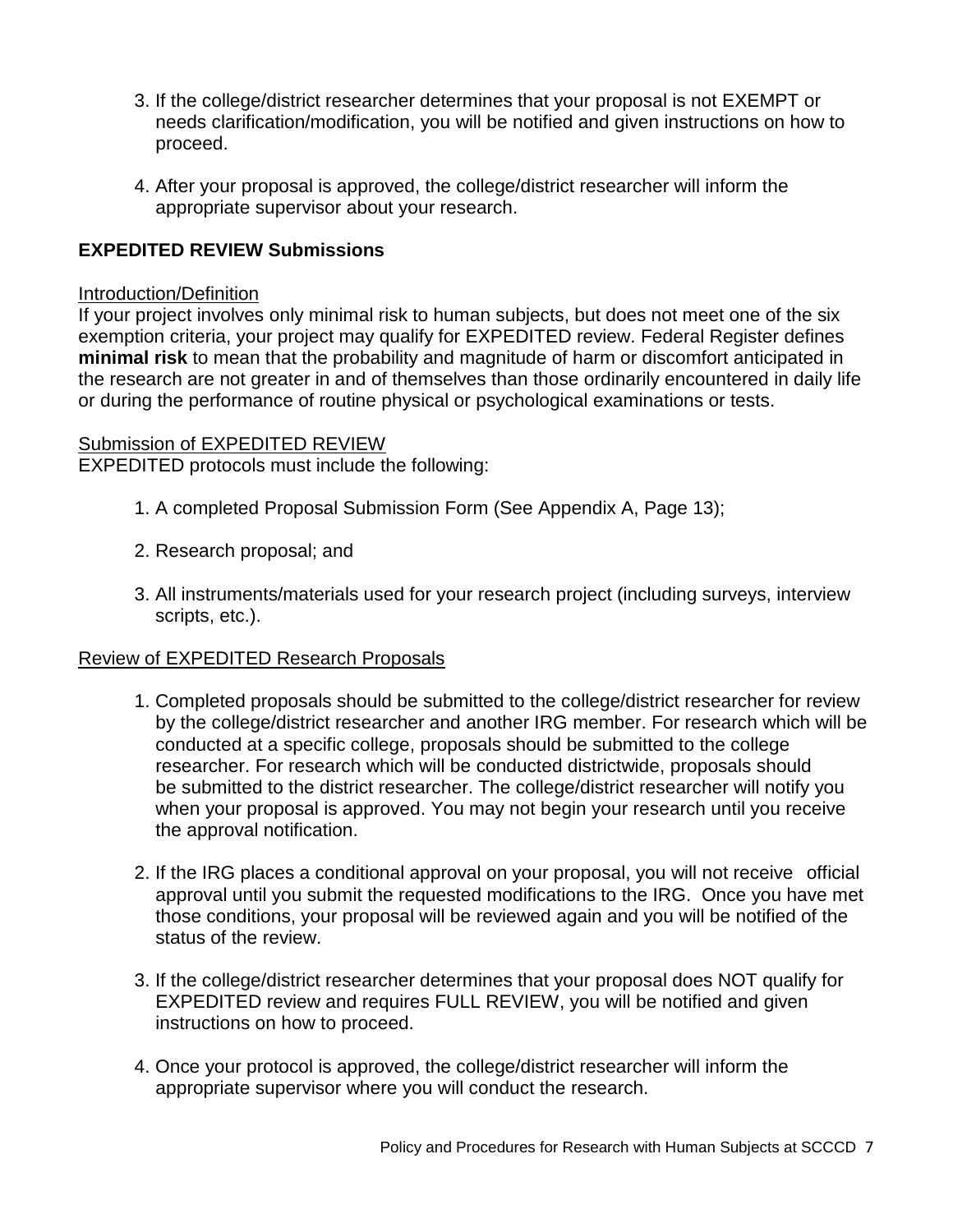- 5. If at any time you modify your research proposal, you must submit those changes to the college/district researcher for review and approval (see Proposal Modifications, Appendix B, page15).
- 6. If your research continues for longer than one year, you will need to submit an ANNUAL PROGRESS REPORT (see Annual Progress Report, Appendix C, page17).

# <span id="page-7-0"></span>**FULL REVIEW Protocol Submissions**

### Introduction/Definition

If your research involves more than minimal risk to subjects as defined previously, your project requires a FULL REVIEW by IRG. Research involving any of the following will also require FULL REVIEW:

- Minor subjects (children 17 years of age or younger).
- Special populations (prisoners, pregnant women, individuals with disabilities).
- The use of video- or audiotape to record subjects.
- Research studies that include monetary compensation for participants.
- Research projects that involve potentially sensitive, personal, or incriminating information or that could place participants at risk, physically, psychologically, emotionally, or legally.
- The research involves survey or interview procedures that include responses that are recorded in such a manner as to allow for identification of the participant.
- The research deals with sensitive aspects of the participant's behavior such as those instances in which embarrassment or danger would result for the participants should these behaviors become known.
- Procedures are used that might cause physical harm to research participants.
- Procedures are used that might cause emotional distress to participants.
- Participants will be administered chemical substances, including drugs and pharmaceuticals.
- Physical stimuli are administered, such as: ambient pressure, cold or wind, electric shock, gravitational fields, heat or humidity, ionizing radiation, magnetic fields, noise, nonionizing radiation, e.g. ultraviolet, visible light, infrared radiation, microwaves, vibration, etc.
- Participants are exposed to sensory deprivation, sleep deprivation, exhaustive physical activity or special diets.
- Adult participants or guardians/designees are not able to give free and informed consent.
- Participants are required to participate in activities that may be illegal or are likely to offend prevailing standards of morality.
- The research involves deception that could reasonably cause emotional or physical harm to the participants.
- Exposing subjects to graphically violent or pornographic materials.
- Placing individuals in confining physical settings or attaching other devices.
- Leaving subjects alone for periods of time longer than 20 minutes.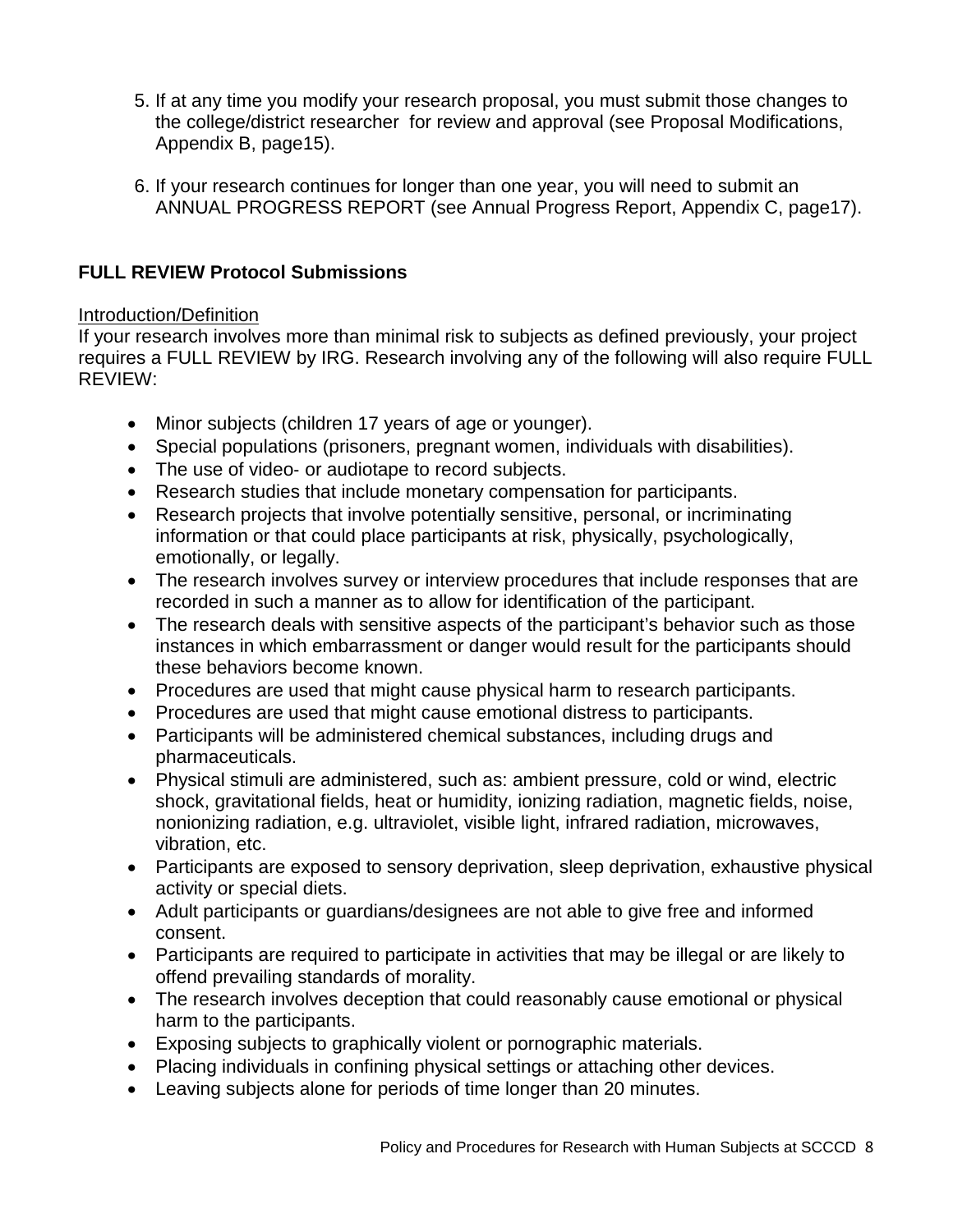• Taking human tissue samples, drawing blood, or sampling any other bodily fluid.

#### Submission of FULL REVIEW

Protocols for research, which require FULL REVIEW by the IRG, must contain the following:

- 1. A completed Submission Form (See Appendix A, Page 13)
- 2. Research proposal; and
- 3. All instruments/materials used for your research project (including surveys, interview scripts, etc.).

#### Review of FULL REVIEW Research Proposals

- 1. If your project requires FULL REVIEW, you must submit your proposal to the college/district researcher one week before the IRG meeting when you would like it considered. The IRG requires your attendance at the IRG meeting to provide any clarification the group may need.
- 2. At the meeting, the IRG may **approve**, **conditionally approve**, **reject**, or **table** (e.g. due to insufficient information, concern about the research, etc.) your research proposal.
- 3. All meetings are contingent upon a quorum (including at least one member whose primary concerns are in nonscientific areas) of members attending.
- 4. After the meeting, the college researcher will notify you of the status of your proposal. If the IRG places a conditional approval on your proposal, you will not receive official approval until you submit the requested modifications to the IRG. Once you have met those conditions, your proposal will be reviewed again and you will be notified of the status of the review.
- 5. Once your proposal is approved, the college/district researcher will inform the appropriate supervisor where you will conduct the research.
- 6. If at any time you modify your research proposal, you must submit those changes to IRG for further review (see Proposal Modifications, Appendix B, page15).
- 7. If your research continues for longer than one year, you will need to submit an ANNUAL PROGRESS REPORT (see Annual Progress Reports, Appendix C, page17).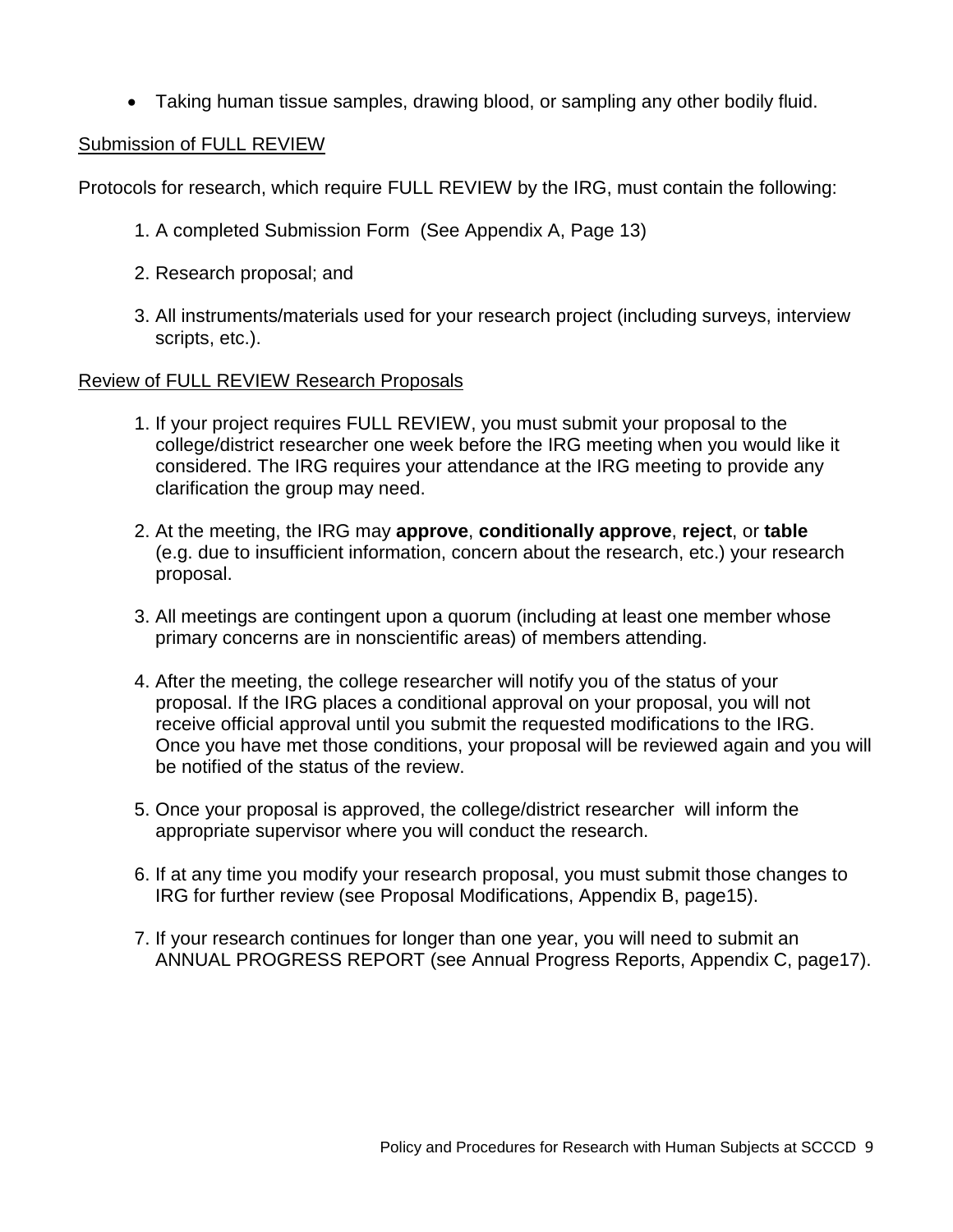# **Length of Time for Review Process**

# <span id="page-9-0"></span>**1. Exempt and Expedited Proposals**

When new individual research proposals reach the IRG, exemptions and expedited proposals will be processed within 10 working days.

# **2. Full Review Proposals**

Full review proposals should be forwarded to the chair of the IRG. Investigator will be informed within the 10 days of receiving the research proposals that the proposal will be or will not be reviewed by the board. The chair has 30 days to convene a meeting of the full board.

Note: Under exceptional circumstances, delays may be incurred if the IRG requires additional information from the investigator(s).

# **Requesting Sensitive Information**

<span id="page-9-1"></span>Research that is determined to collect private or *sensitive information* will need to be in compliance with district Academic Regulation AR 5040 regarding Student Records and Privacy. Once the research proposal is approved through the SCCCD human subject review, such information will only be released to research conducted or sponsored by faculty/staff at SCCCD or the district. *Sensitive information* includes but is not limited to the following:

- 1. Student or employee records, such as name, Social Security Number and/or Datatel student/employee identification number, and personal contact information.
- 2. Individual student grade data.
- 3. Information that would lead to the statistical identification of individual persons.
- 4. Information relating to sexual attitudes, preferences, or practices.
- 5. Information relating to the use of alcohol, drugs, or other addictive products.
- 6. Information pertaining to illegal conduct.
- 7. Information that would normally be recorded in a patient's medical record, and the disclosure of which could reasonably lead to social stigmatization or discrimination.
- 8. Information that if released could reasonably be damaging to an individual's financial standing, employability, or reputation within the community.
- 9. Information pertaining to an individual's psychological well-being or mental health.
- 10.Information in other categories, not listed here, might also be considered sensitive because of specific cultural or other factors, and protection can be granted in such cases upon appropriate justification and explanation.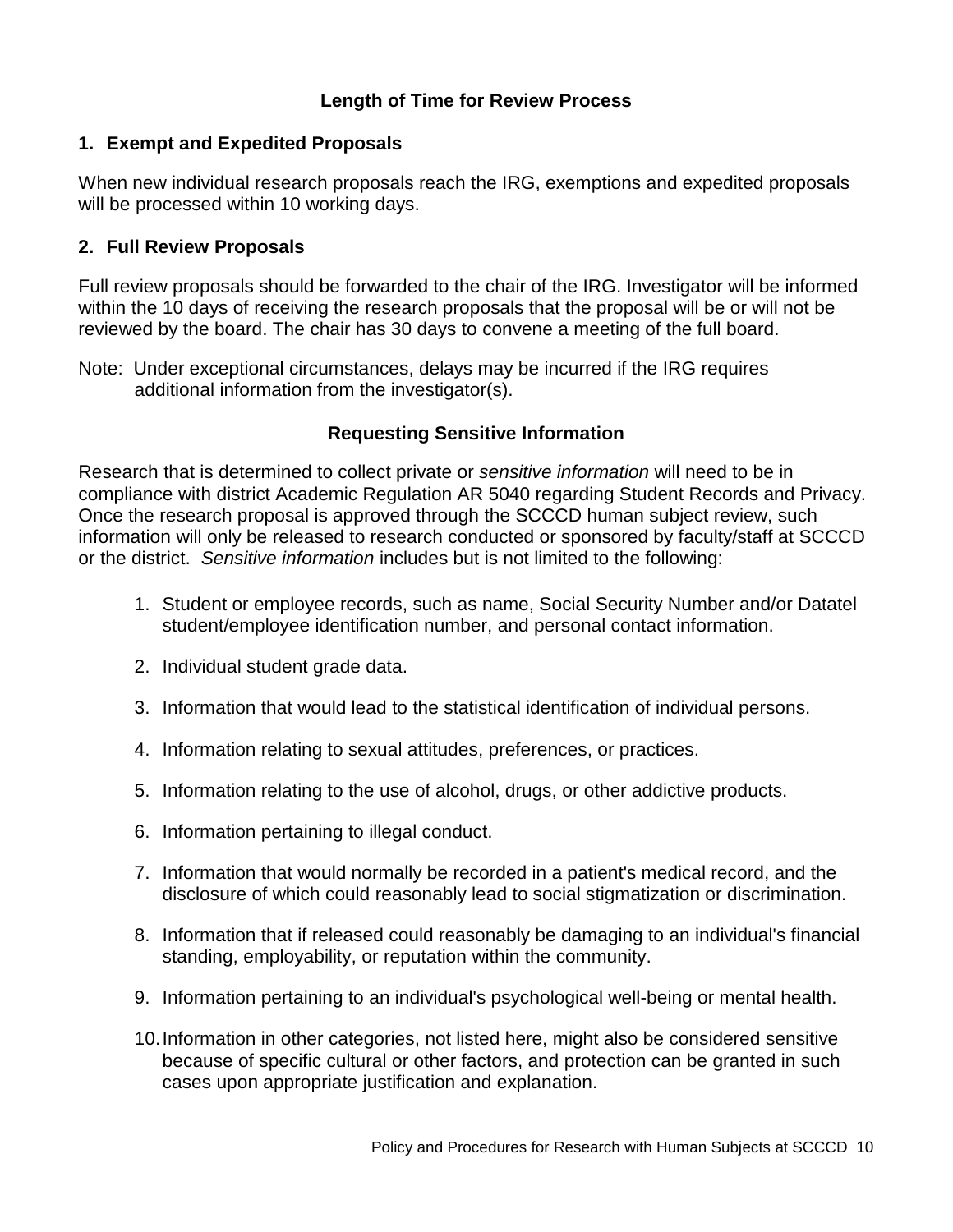# **SCCCD – Human Subject Review of Research Approval Process**

<span id="page-10-0"></span>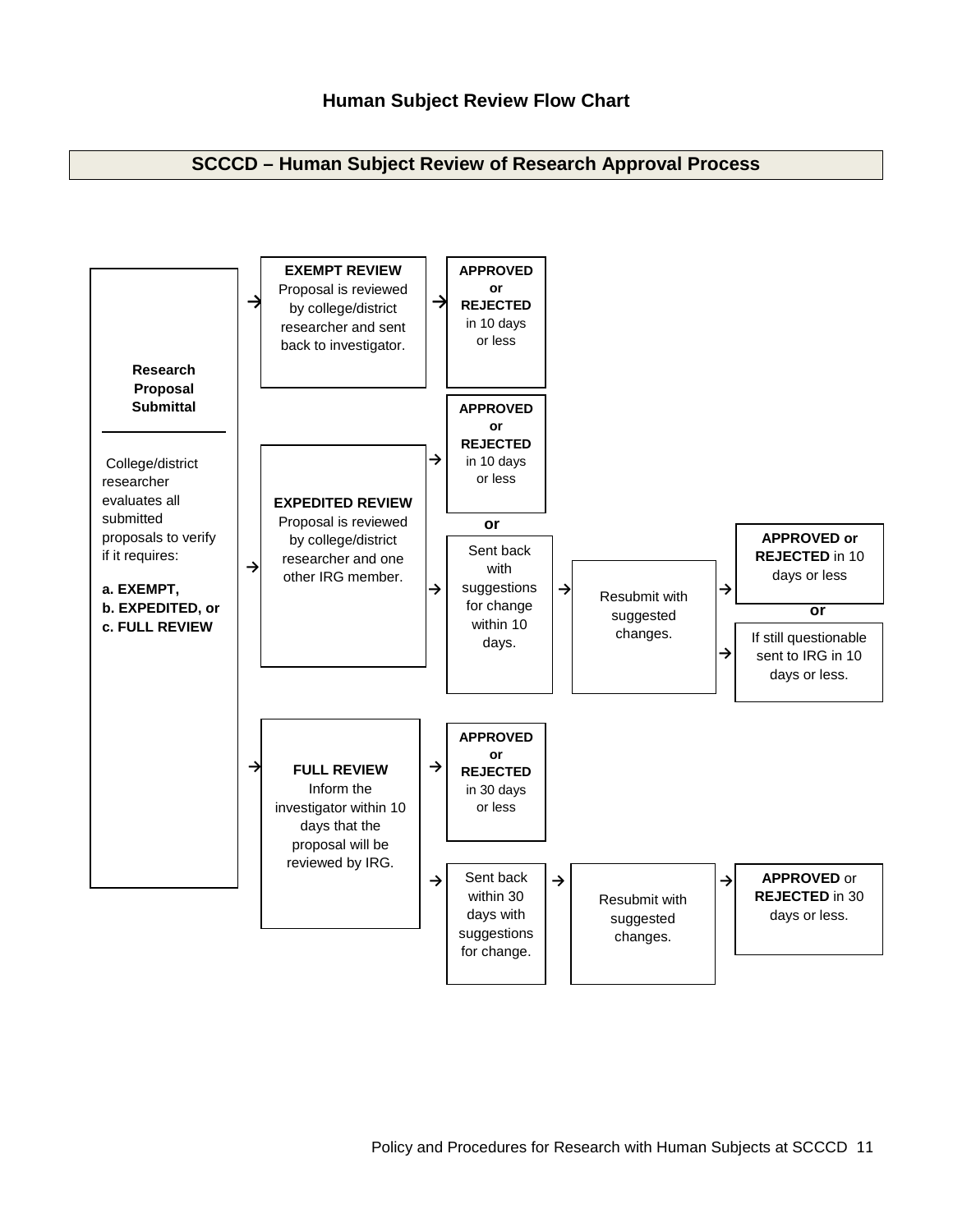#### **References**

<span id="page-11-0"></span>Association for Institutional Research (AIR) Code of Ethics, [http://www.airweb.org](http://www.airweb.org/)

American Psychological Association (APA) Code of Ethics,<http://www.apa.org/ethics/code/index.aspx>

American Educational Research Association (AERA) Code of Ethics, <http://www.aera.net/AboutAERA/KeyPrograms/SocialJustice/ResearchEthics/tabid/10957/Default.aspx>

The Belmont Report,<http://www.hhs.gov/ohrp/humansubjects/guidance/belmont.html>

NCES (1999). Best Practices for Data Collectors and Data Providers, <http://nces.ed.gov/pubs99/1999191.pdf>

California Education Code (CEC) Sections 76240-76246 (Privacy of Student Records), <http://www.leginfo.ca.gov/cgi-bin/displaycode?section=edc&group=76001-77000&file=76240-76246>

Family Education Right to Privacy Act (FERPA), <http://www2.ed.gov/policy/gen/guid/fpco/ferpa/index.html>

The Joint Commission on Standards for Education Evaluation,<http://www.wmich.edu/evalctr/jc/>

Protection of Human Subjects Guidelines 45CFR46, <http://www.hhs.gov/ohrp/humansubjects/guidance/45cfr46.html>

Policy and Procedures for Research with Human Subjects at California State University, Fresno, <http://www.fresnostate.edu/academics/humansubjects/policy-procedures/index.html>

Institutional Review Board (IRB) for the Protection of Human Subjects Policies and Procedures Manual, University of Wisconsin-Green Bay, <http://www.uwgb.edu/irb/>

Policies and Procedures for Human Research Protection, Harvard University, [http://www.fas.harvard.edu/~research/hum\\_sub/index.html#pandp](http://www.fas.harvard.edu/~research/hum_sub/index.html#pandp)

Human Subjects Review Board Policy Manual, Roger Williams University, [http://rwu.edu/sites/default/files/human\\_subjects\\_review\\_board.pdf](http://rwu.edu/sites/default/files/human_subjects_review_board.pdf)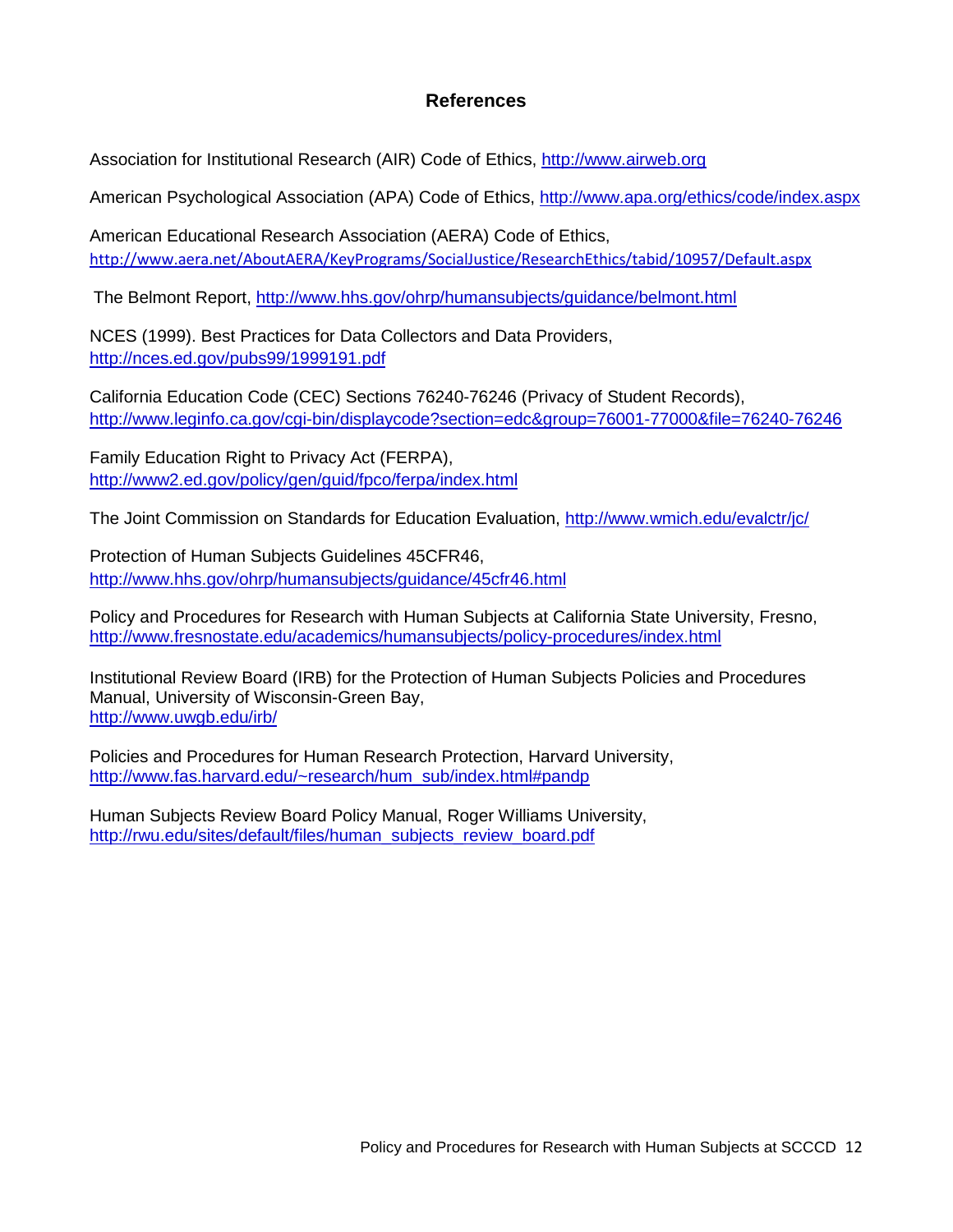## **Appendix A**

# <span id="page-12-0"></span>**SCCCD REVIEW OF RESEARCH FOR THE PROTECTION OF HUMAN SUBJECTS**

#### **PROTOCOL SUBMISSION FORM**

# **Project Information**

| <b>Project Title:</b>                                                                                                              |         |                                                                                                                                                                                                |  |  |
|------------------------------------------------------------------------------------------------------------------------------------|---------|------------------------------------------------------------------------------------------------------------------------------------------------------------------------------------------------|--|--|
| <b>Principal Investigator:</b>                                                                                                     |         |                                                                                                                                                                                                |  |  |
| <b>Organization or Department:</b>                                                                                                 |         |                                                                                                                                                                                                |  |  |
| Phone:                                                                                                                             | E-mail: | (all correspondence will be with the principal investigator)                                                                                                                                   |  |  |
| Co-investigator(s):                                                                                                                |         |                                                                                                                                                                                                |  |  |
| <b>Estimated Start Date: 6T</b>                                                                                                    |         | Note: This date should follow IRG review. Please allow at least 10 days for exempt or expedited<br>reviews. Protocols requiring approval from full board will be reviewed at our next meeting. |  |  |
| <b>Estimated Completion Date: 6T</b><br>Note: Projects continuing for longer than one year will require an Annual Progress Report. |         |                                                                                                                                                                                                |  |  |
|                                                                                                                                    |         | <b>Determination of Risk/Review Status</b>                                                                                                                                                     |  |  |
|                                                                                                                                    |         | For a description of the review categories, please see the IRG Policies and Procedures Manual or see                                                                                           |  |  |

#### **Check the Appropriate Review Category for this Project (check one):**

☐ **Full Board Review**

#### ☐ **Expedited Review**

☐ **Exempt. If exempt, indicate the exemption number: (exemption numbers can be found in the** *IRG Policies and Procedures Manual* **o[r here\)](http://www.fresnocitycollege.edu/index.aspx?page=2833)**

["Determining if a Project is Exempt, Expedited or Requiring Full Review"](http://www.fresnocitycollege.edu/index.aspx?page=2833) on the [SCCCD IR website.](http://ir.scccd.edu/)

- ☐ **Check this box to indicate that all investigators involved in this project have read** *The Belmont Report* **(can be found on the** SCCCD **[IR website\).](http://ir.scccd.edu/)**
- ☐ **Check this box to indicate that all investigators involved in this project have read the -SCCCD** *Human Subject Review Policies and Procedures* **(can be found on the SCCCD [IR website\).](http://ir.scccd.edu/)**
- ☐ **Check this box to indicate that you will safeguard the identify of participants and all information**  **collected for this research.**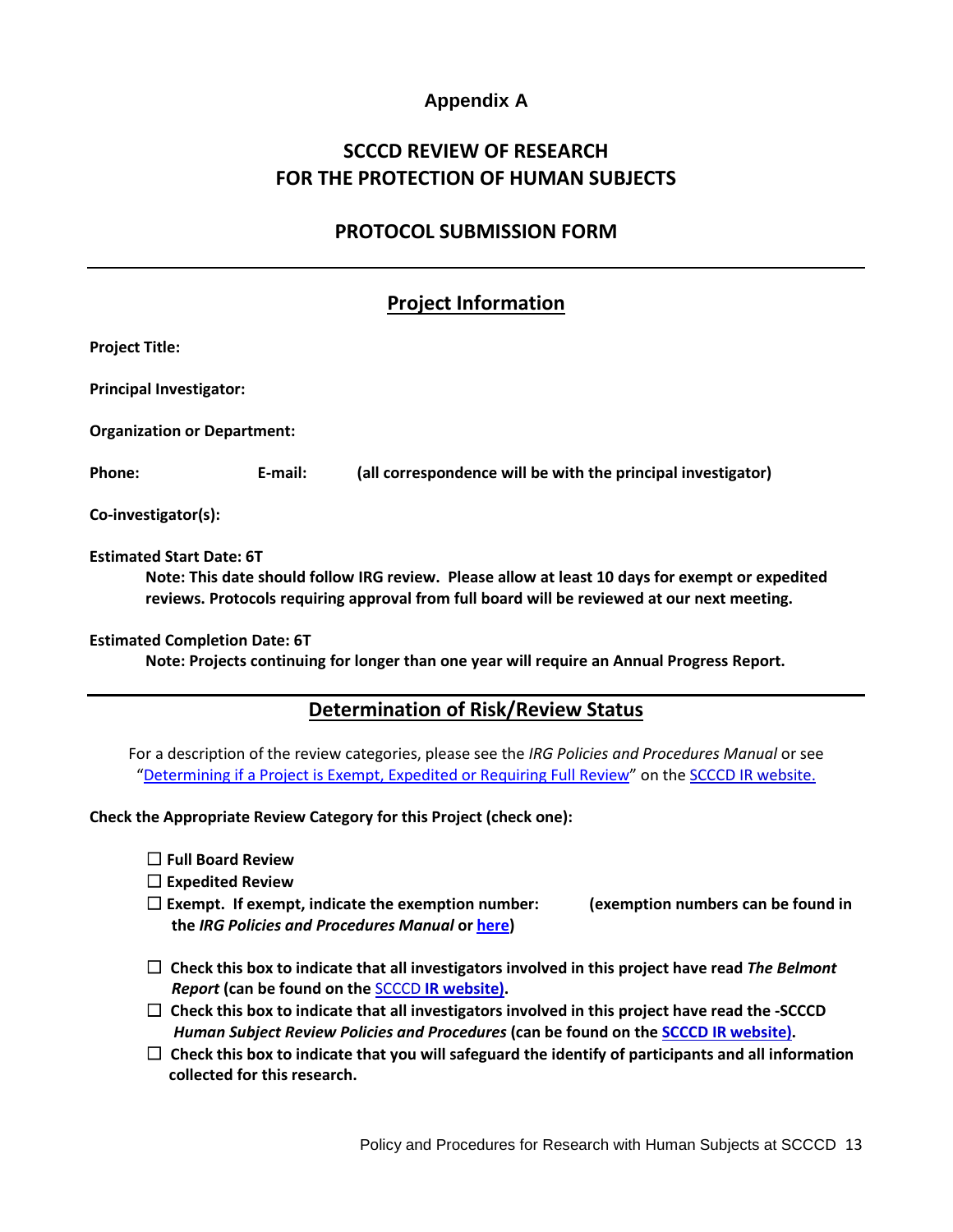# **Signature(s)**

Signing this document indicates that you have read and are familiar with the research protocol described above.

| Name and Signature of Principal Investigator:   | Signature(s) | Date(s) |  |
|-------------------------------------------------|--------------|---------|--|
| 1.                                              |              |         |  |
| Name(s) and Signature(s) of Co-Investigator(s): |              |         |  |
| 1.                                              |              |         |  |
| 2.                                              |              |         |  |
| 3.                                              |              |         |  |
|                                                 |              |         |  |

# **Submission Instructions**

For electronic submissions:

- Email a PDF of the entire proposal to the college/district researcher via email .
- The proposal must be sent as one complete document, must include all relevant forms, and must be signed by all investigators involved.

For paper submissions

• Mail the entire proposal to the college/district researcher. The proposal must include all relevant forms and must be signed by all investigators involved.

# **For IRG Review Use Only**

| <b>Review Status</b>                   |
|----------------------------------------|
| $\Box$ Approved                        |
| $\Box$ Resubmit – Conditional approval |
| $\Box$ Rejected                        |
| Signature of the Reviewer              |
| Date                                   |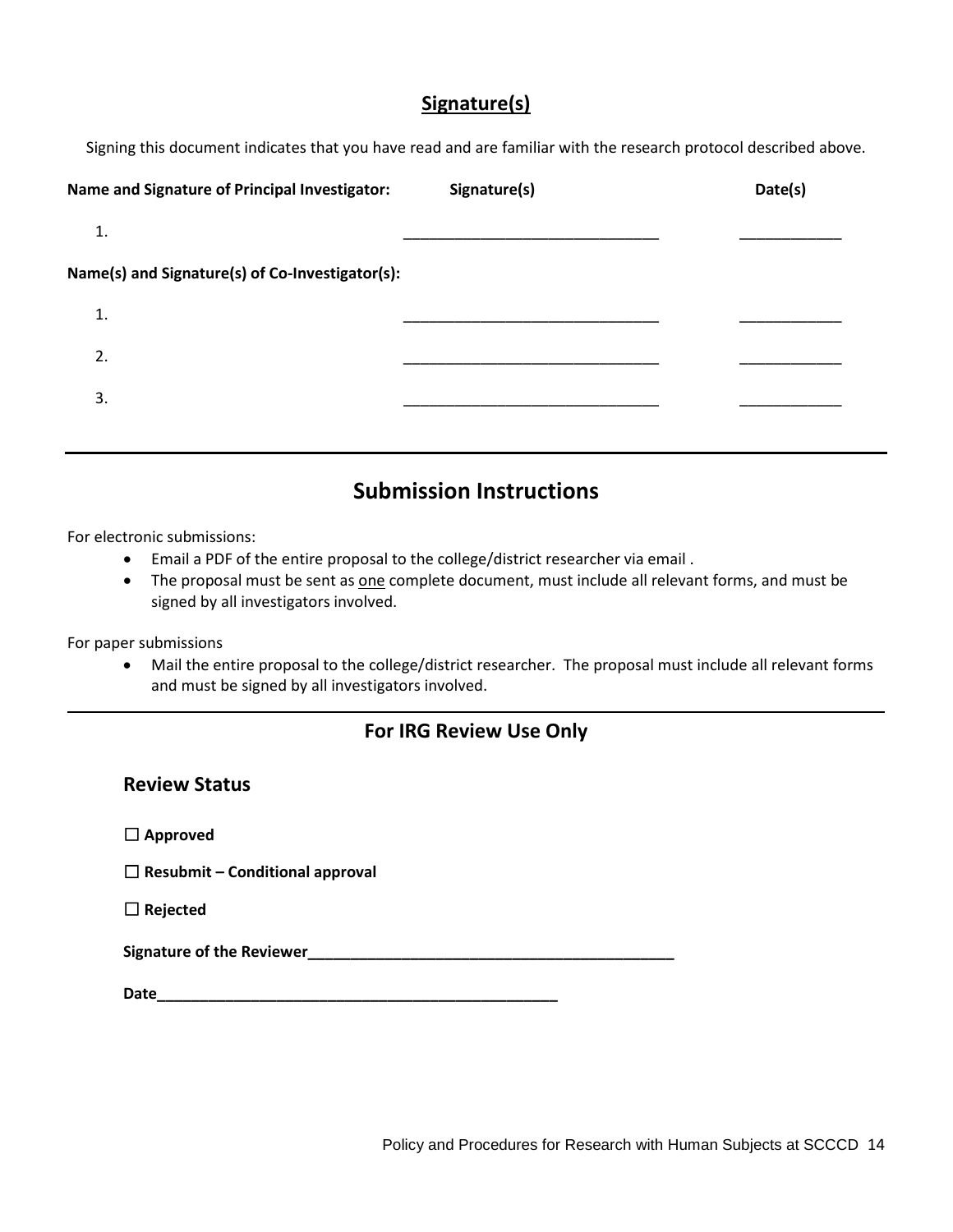# **Appendix B SCCCD REVIEW OF RESEARCH FOR THE PROTECTION OF HUMAN SUBJECTS**

# **PROTOCOL MODIFICATION FORM Project Information**

<span id="page-14-0"></span>

| <b>Project Title:</b>                                   |         |                              |              |                                                                                                                                                                                                |  |
|---------------------------------------------------------|---------|------------------------------|--------------|------------------------------------------------------------------------------------------------------------------------------------------------------------------------------------------------|--|
| <b>Principal Investigator:</b>                          |         |                              |              |                                                                                                                                                                                                |  |
| <b>Organization or Department:</b>                      |         |                              |              |                                                                                                                                                                                                |  |
| Phone:                                                  | E-mail: |                              |              | (all correspondence will be with the principal investigator)                                                                                                                                   |  |
| Co-investigator(s):                                     |         |                              |              |                                                                                                                                                                                                |  |
| <b>Estimated Start Date: 6T</b>                         |         |                              |              |                                                                                                                                                                                                |  |
|                                                         |         |                              |              | Note: This date should follow IRG review. Please allow at least 10 days for exempt or expedited<br>reviews. Protocols requiring approval from full board will be reviewed at our next meeting. |  |
| <b>Estimated Completion Date: 6T</b>                    |         |                              |              |                                                                                                                                                                                                |  |
|                                                         |         |                              |              | Note: Projects continuing for longer than one year will require an Annual Progress Report.                                                                                                     |  |
|                                                         |         | <b>Protocol Modification</b> |              |                                                                                                                                                                                                |  |
| investigators, changes in participant recruitment, etc. |         |                              |              | Please describe all modifications you will be making to your protocol including the addition or removal of                                                                                     |  |
|                                                         |         | <b>Signature(s)</b>          |              |                                                                                                                                                                                                |  |
|                                                         |         | above.                       |              | Signing this document indicates that you have read and are familiar with the research protocol described                                                                                       |  |
| <b>Name and Signature of Principal Investigator:</b>    |         |                              | Signature(s) | Date(s)                                                                                                                                                                                        |  |
| 1.<br>Name(s) and Signature(s) of Co-Investigator(s):   |         |                              |              |                                                                                                                                                                                                |  |
| 2.                                                      |         |                              |              |                                                                                                                                                                                                |  |
| 3.                                                      |         |                              |              |                                                                                                                                                                                                |  |
| 4.                                                      |         |                              |              |                                                                                                                                                                                                |  |
|                                                         |         |                              |              |                                                                                                                                                                                                |  |

Policy and Procedures for Research with Human Subjects at SCCCD 15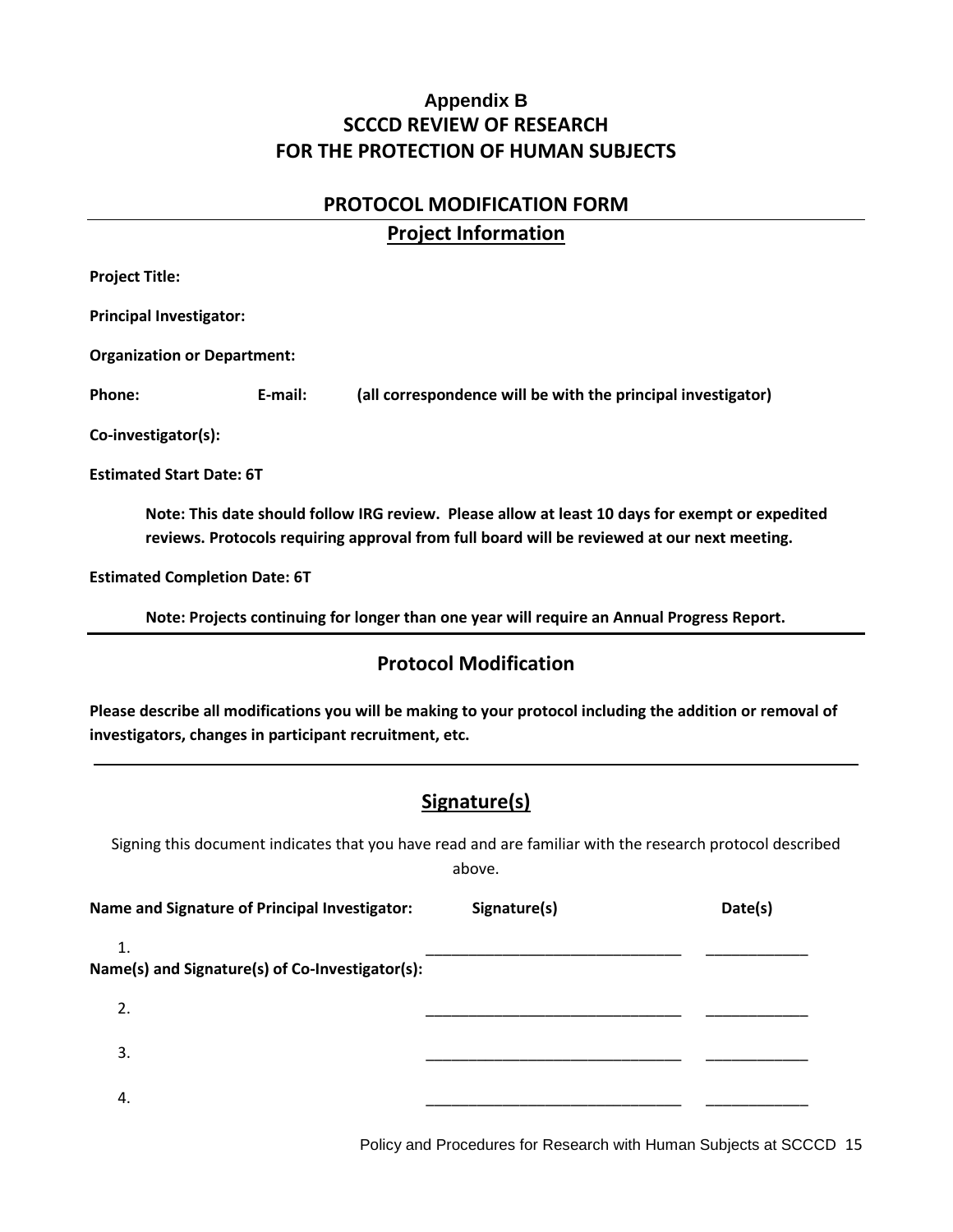# **Submission Instructions**

For electronic submissions:

• Email a PDF of the entire proposal to the college/district researcher via email. The proposal must be sent as one complete document, must include all relevant forms, and must be signed by all investigators involved.

For paper submissions:

• Mail the entire proposal to the college researcher. The proposal must include all relevant forms and must be signed by all investigators involved.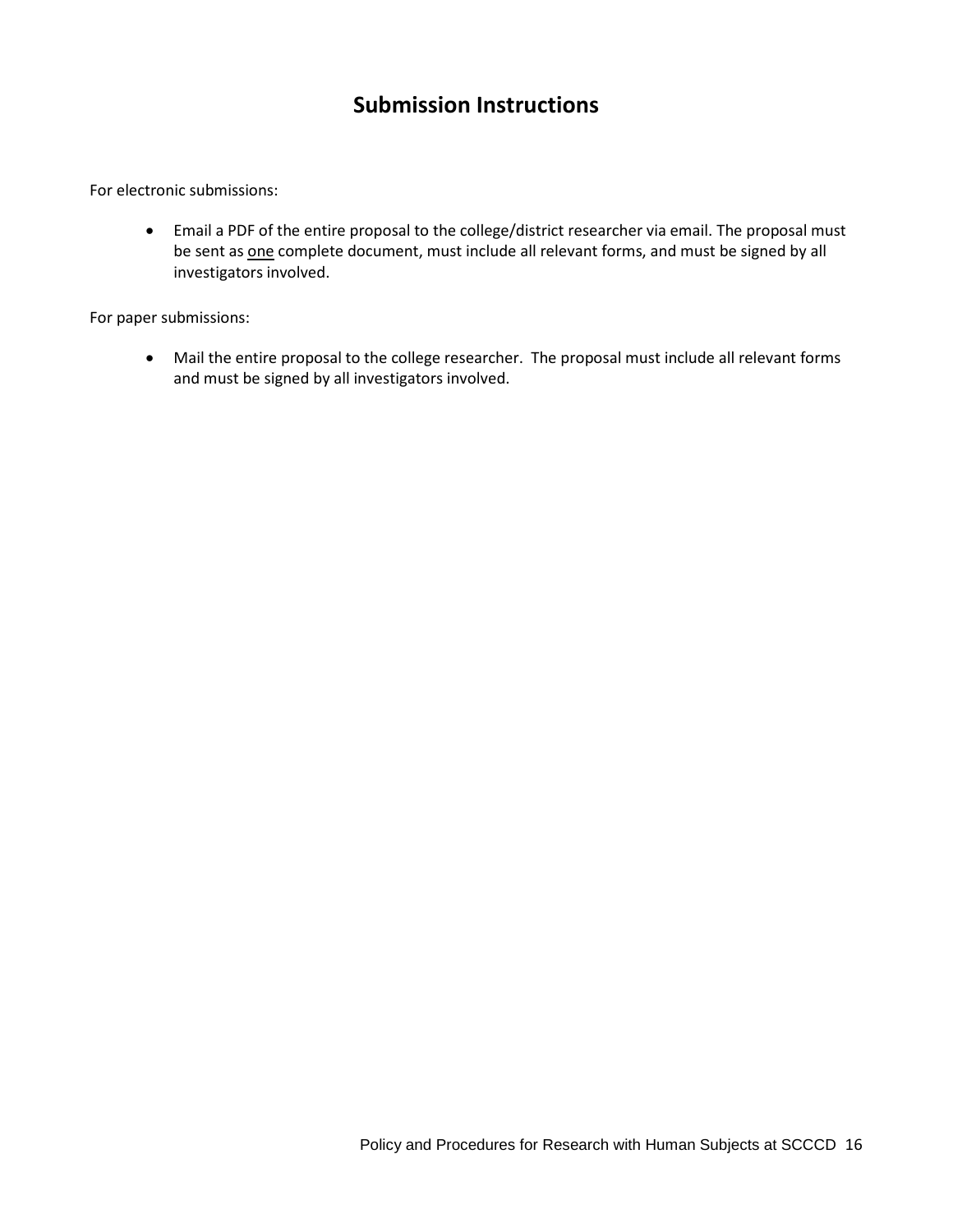# <span id="page-16-0"></span>**Appendix C SCCCD REVIEW OF RESEARCH FOR THE PROTECTION OF HUMAN SUBJECTS**

# **PROTOCOL PROGRESS REPORT FORM**

# **Project Information**

**Project Title:** 

**Principal Investigator:** 

**Organization or Department:** 

**Phone: E-mail: (all correspondence will be with the principal investigator)**

**Co-investigator(s):** 

**Estimated Start Date: 6T**

**Note: This date should follow IRG review. Please allow at least 10 days for exempt or expedited reviews. Protocols requiring approval from full board will be reviewed at our next meeting.** 

**Estimated Completion Date: 6T**

**Note: Projects continuing for longer than one year will require an Annual Progress Report.**

# **Project Status**

**Estimated Completion Date: 6T**

**Please describe the following:**

- **1. Any adverse events or unanticipated problems involving risks to participants or others:**
- **2. Any withdrawal of participants from research or complaints about the research:**
- **3. Any modifications you will be making to your original protocol:**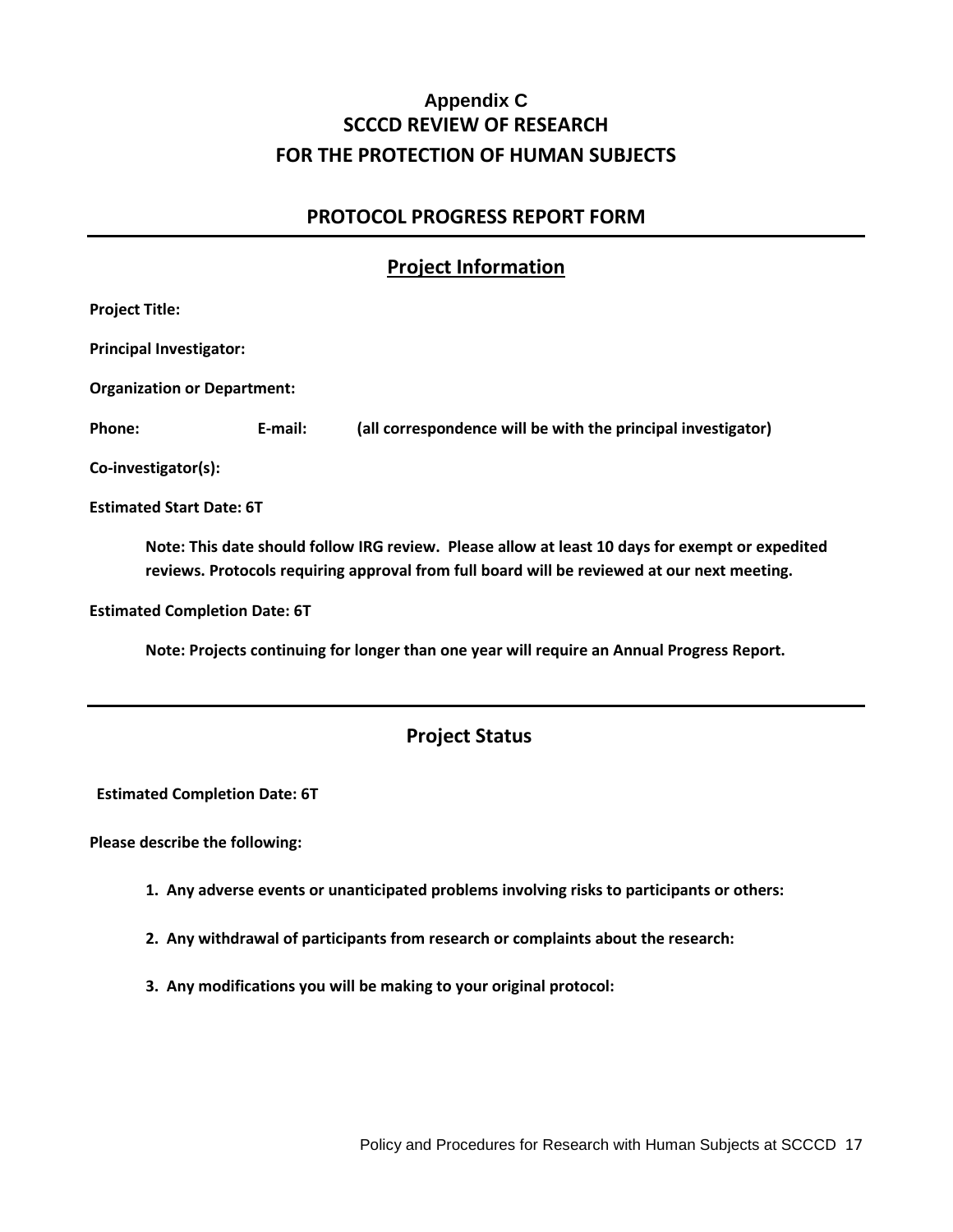# **Signature(s)**

| Signing this document indicates that you have read and are familiar with the research protocol described<br>above. |         |  |  |  |  |  |
|--------------------------------------------------------------------------------------------------------------------|---------|--|--|--|--|--|
| Signature(s)                                                                                                       | Date(s) |  |  |  |  |  |
|                                                                                                                    |         |  |  |  |  |  |
|                                                                                                                    |         |  |  |  |  |  |
|                                                                                                                    |         |  |  |  |  |  |
|                                                                                                                    |         |  |  |  |  |  |
|                                                                                                                    |         |  |  |  |  |  |
|                                                                                                                    |         |  |  |  |  |  |

# **Submission Instructions**

For electronic submissions:

• Email a PDF of the entire proposal to the college/district researcher. The proposal must be sent as one complete document, must include all relevant forms, and must be signed by all investigators involved.

For paper submissions:

• Mail the entire proposal to the college/district researcher. The proposal must include all relevant forms and must be signed by all investigators involved.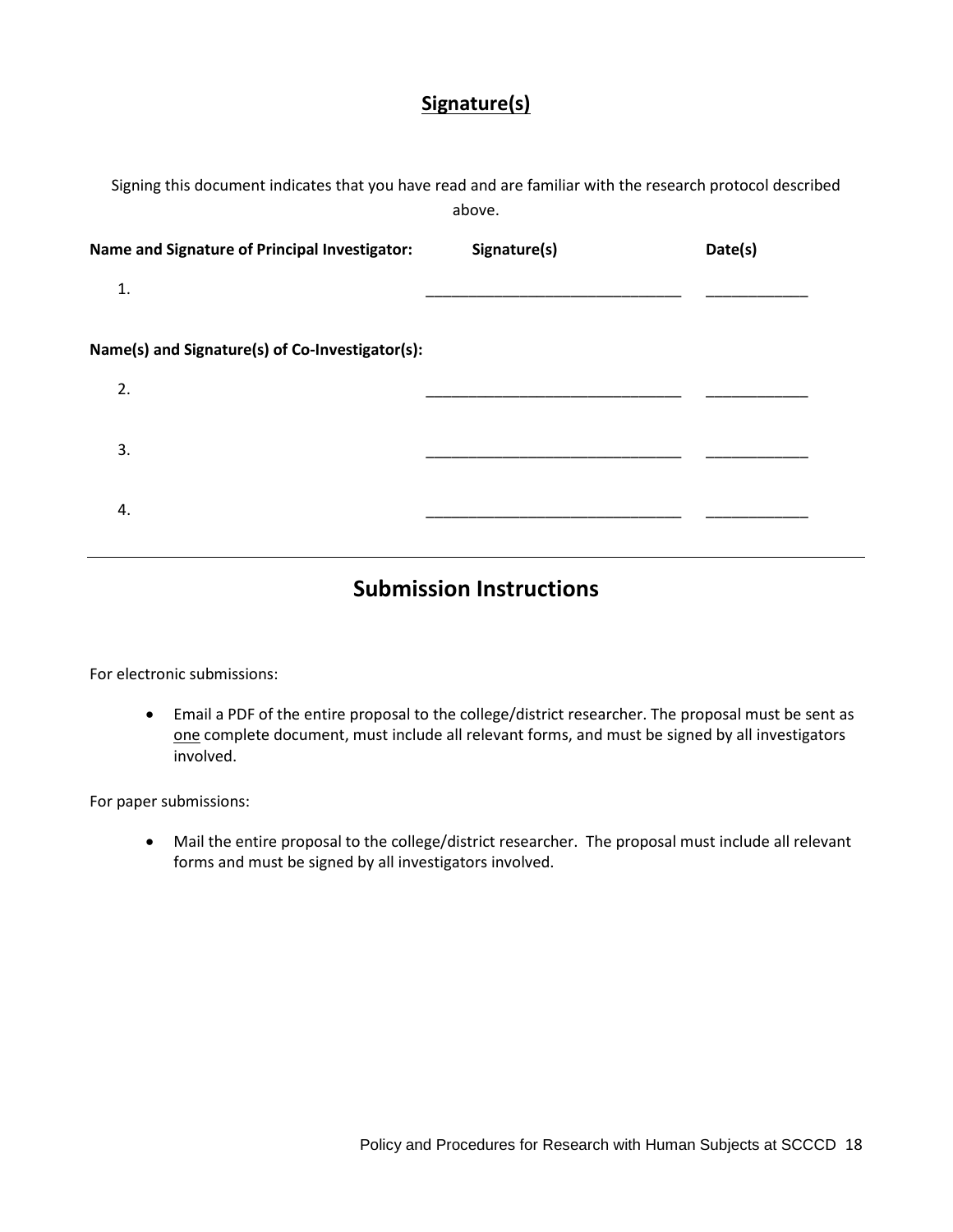# **Appendix D**

# **Ethical Guidelines for Research with Human Subjects Of the American Psychological Association**

<span id="page-18-0"></span>The decision to undertake research rests upon a considered judgment by the individual psychologist about how best to contribute to psychological science and human welfare. Having made the decision to conduct research, the psychologist considers alternative directions in which research energies and resources might be invested. On the basis of this consideration, the psychologist carries out the investigation with respect and concern for the dignity and welfare of the people who participate and with cognizance of federal and state regulations and professional standards governing the conduct of research with human participants.

- A. In planning a study, the investigator has the responsibility to make a careful evaluation of its ethical acceptability. To the extent that the weighing of scientific and human values suggests a compromise of any principle, the investigator incurs a correspondingly serious obligation to seek ethical advice and to observe stringent safeguards to protect the rights of human participants.
- B. Considering whether a participant in a planned study will be a "subject at risk" or a "subject at minimal risk," according to recognized standards, is of primary ethical concern to the investigator.
- C. The investigator always retains the responsibility for ensuring ethical practice in research. The investigator is also responsible for the ethical treatment of research participants by collaborators, assistants, students, and employees, all of whom, however, incur similar obligations.
- D. Except in minimal-risk research, the investigator establishes a clear and fair agreement with research participants, prior to their participation, that clarifies the obligations and responsibilities of each. The investigator has the obligation to honor all promises and commitments included in that agreement. The investigator informs the participants of all aspects of the research that might reasonably be expected to influence willingness to participate and explains all other aspects of the research about which the participants inquire. Failure to make full disclosure prior to obtaining informed consent requires additional safeguards to protect the welfare and dignity of the research participants. Research with children or with participants who have impairments that would limit understanding and/or communication requires special safeguarding procedures.
- E. Methodological requirements of a study may make the use of concealment or deception necessary. Before conducting such a study, the investigator has a special responsibility to (1) determine whether the use of such techniques is justified by the study's prospective scientific, educational, or applied value; (2) determine whether alternative procedures are available that do not use concealment or deception; and (3) ensure that the participants are provided with sufficient explanation as soon as possible.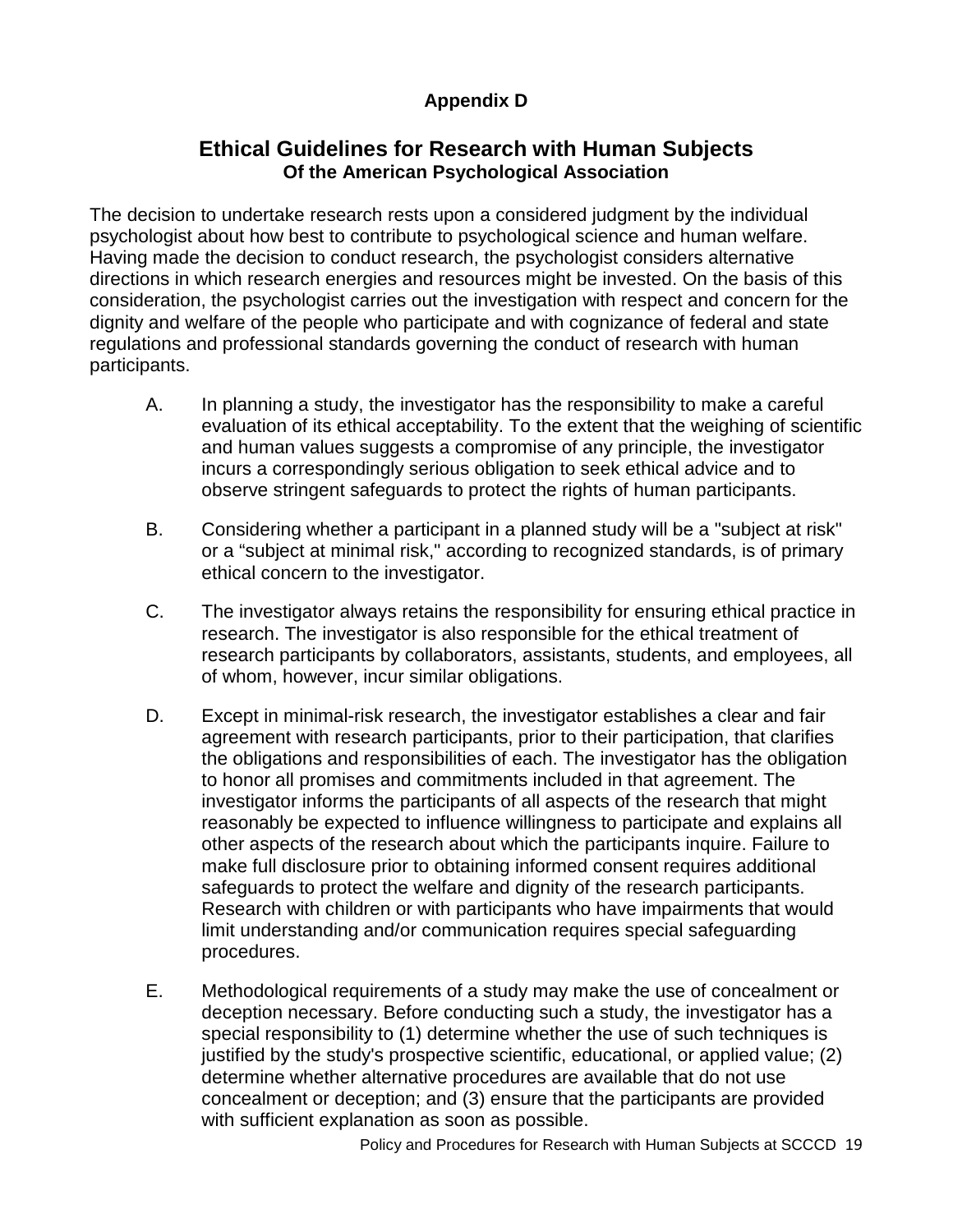- F. The investigator respects the individual's freedom to decline to participate in or to withdraw from the research at any time. The obligation to protect this freedom requires careful thought and consideration when the investigator is in a position of authority or influence over the participant. Such positions of authority include, but are not limited to, situations in which research participation is required as part of employment or in which the participant is a student, client, or employee of the investigator.
- G. The investigator protects the participant from physical and mental discomfort, harm, and danger that may arise from research procedures. If risks of such consequences exist, the investigator informs the participant of that fact. Research procedures likely to cause serious or lasting harm to a participant are not used unless the failure to use these procedures might expose the participant to risk of greater harm or unless the research has great potential benefit and fully informed and voluntary consent is obtained from each participant. The participant should be informed of procedures for contacting the investigator within a reasonable time period following participation should stress, potential harm, or related questions or concerns arise.
- H. After the data are collected, the investigator provides the participant with information about the nature of the study and attempts to remove any misconceptions that may have arisen. Where scientific or humane values justify delaying or withholding this information, the investigator incurs a special responsibility to monitor the research and to ensure that there are no damaging consequences for the participant.
- I. Where research procedures result in undesirable consequences for the individual participant, the investigator has the responsibility to detect and remove or correct these consequences, including long-term effects.
- J. Information obtained about a research participant during the course of an investigation is confidential unless otherwise agreed upon in advance. When the possibility exists that others may obtain access to such information, this possibility, together with the plans for protecting confidentiality, is explained to the participant as part of the procedure for obtaining informed consent.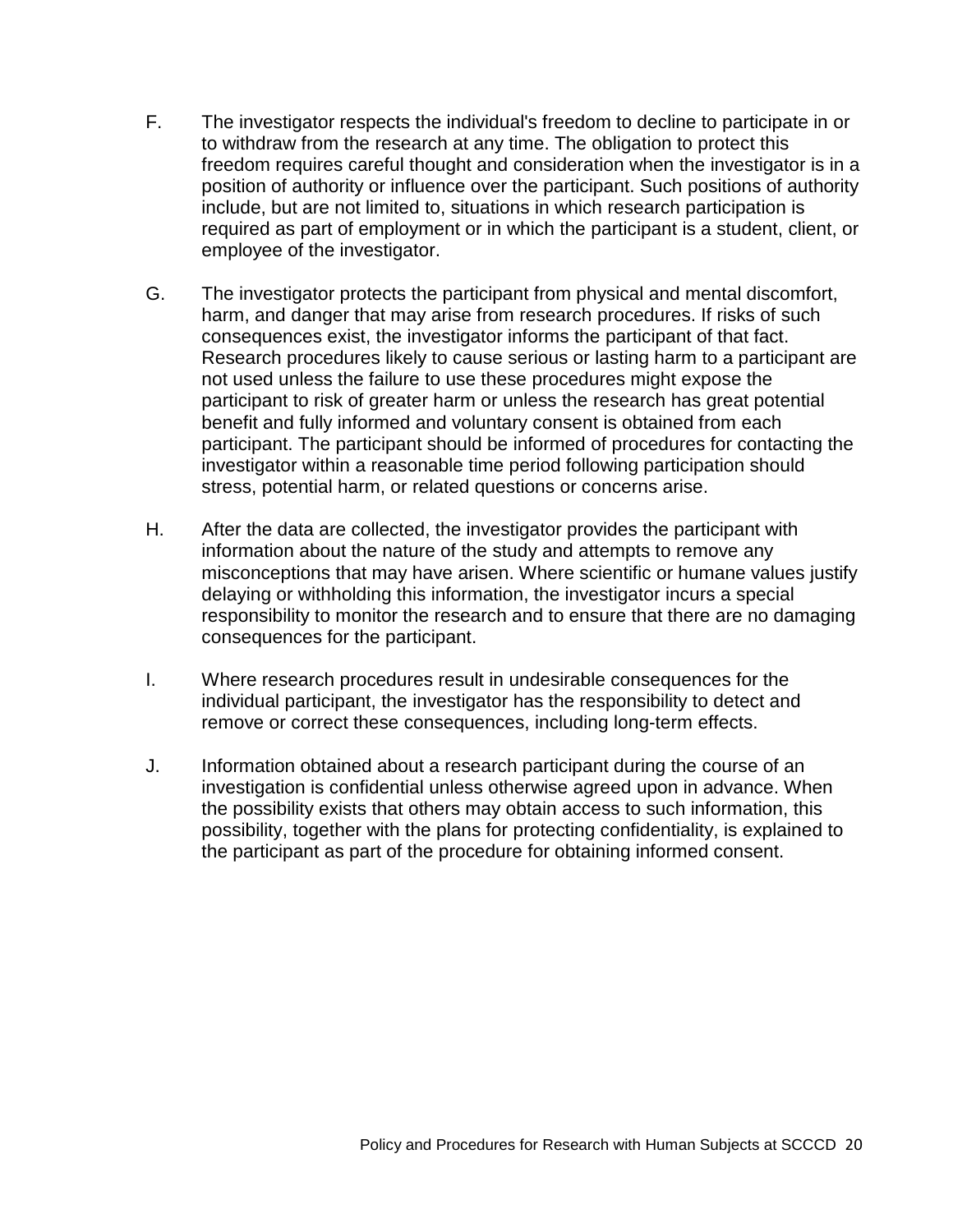# **Appendix E**

## **Research Proposal Guidelines**

<span id="page-20-0"></span>The proposal format for research investigations involving human subjects is included in this section. Researchers should provide sufficient elaboration in order to facilitate a speedy review.

Researchers need to type all responses and be as non-technical as possible, avoiding jargon. Researchers should also keep in mind that the proposal will be read by people outside of their field. Unless otherwise indicated, all questions must be answered for specific projects.

#### **A. Faculty/Staff/Graduate Student New Individual Research Projects**

#### **1. Project Description**

State the purpose of the research and rationale. Indicate what participants will be told, what will be done to them, and what they will have to do.

#### **2. Participants**

If the subjects are from a special population, such as children and prisoners, researchers should see Section XIII of this document before writing a proposal. If the participants are mentally or physically disabled, or are institutionalized, particular care is required to ensure that participation is not coerced and participants' rights are protected. If advertisements are used to recruit subjects, copies of the ads must be included with the proposal.

#### **3. Research Procedures and Methodology**

This section provides a comprehensive description of the research methodology including:

- Setting of the research study
- Procedures
- Data collection
- Data analysis
- How participants will be affected by the research.

In this section describe any illegal activities and/or deception that may be involved in the research. Also include why these methods are necessary. The use of deception in no way reduces the need for informed consent. Deception includes not only the presentation of false information to subjects, but also the intentional withholding of information in a manner designed to mislead subjects. Under no condition can deception involve the withholding or falsification of information likely to affect the willingness of subjects to participate in the research.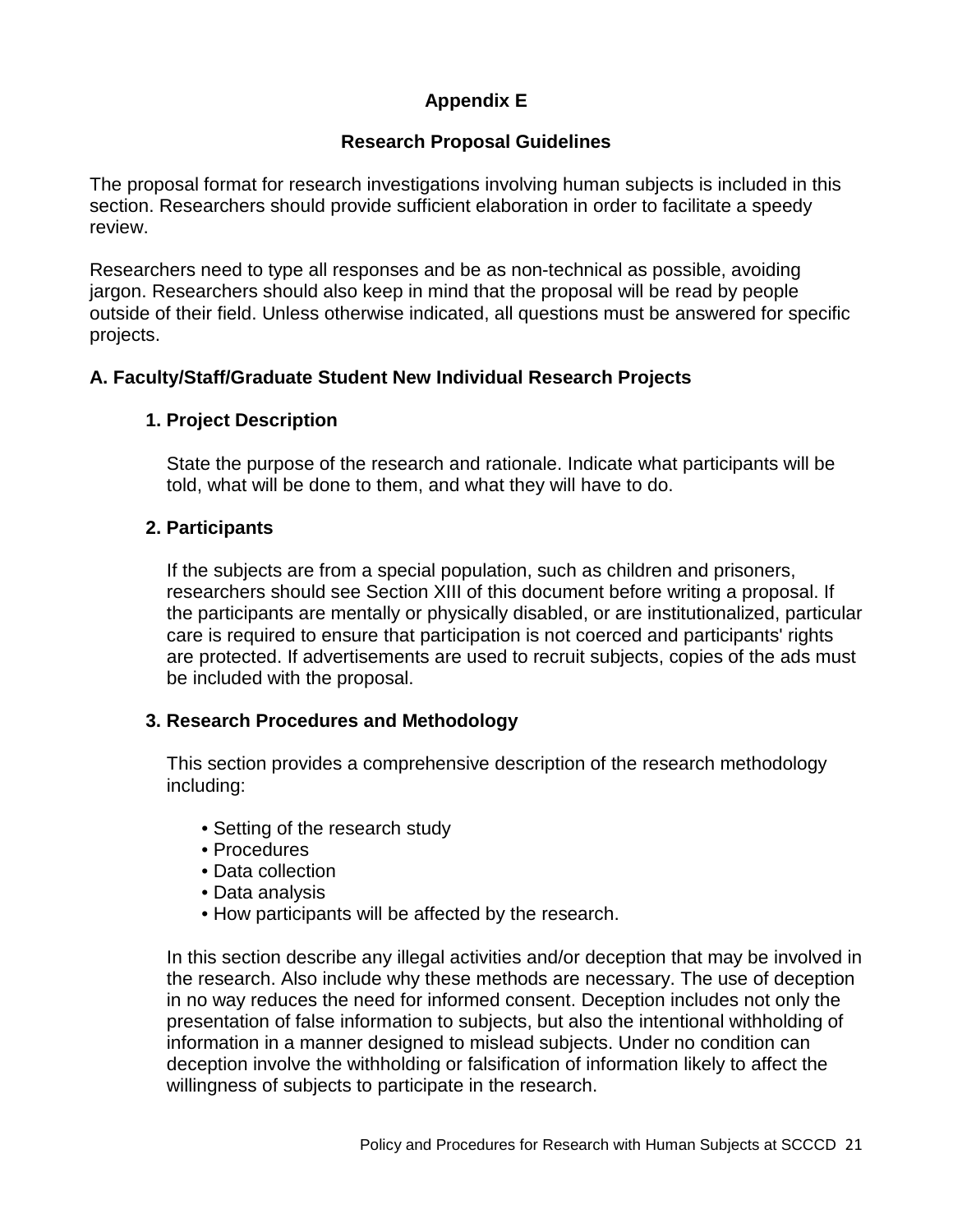- If monetary payment is used, it may be considered a benefit to the subject. However, neither the amount of payment nor the method of disbursement should present problems of coercion or undue influence. Such problems might occur, for example, if the entire payment were contingent upon completion of the study or if the payment were unduly large.
- Finally, in an appendix include any informal and formal testing instruments, surveys, questionnaires, etc. Citations are also necessary if you are using published materials.

#### **4. Consent Procedures**

Informed consent must be obtained from each subject who is legally, mentally, and physically able to provide it. Submit a copy of the written consent form. See *Section IX* for informed consent procedures. For subjects not able to provide informed consent themselves, written informed consent must be obtained from others (e.g., parents, guardians, etc.) *Section IX* also addresses informed consent of children and prisoners. In all cases, describe how informed consent will be obtained. If the subjects are children or challenged mentally/emotionally, describe how their "assent" will be obtained.

#### **5. Data Confidentiality**

Maintaining anonymity is an ethical consideration. Describe how you will report the findings of the research while maintaining participants' confidentiality.

#### **6. Risks /Discomfort to the Participants**

Participants are at risk if they are exposed to the possibility of physical, mental, or social discomfort, harm or danger, or otherwise beyond minimal risk. If subjects are at risk, describe all steps to minimize risk, and, if necessary, attach a justification for these procedures based on the scientific literature.

#### **7. Benefits of the Study**

Anticipated benefits to any one individual or society should be described such that a risk/benefit judgment may be made.

#### **8. Signatures**

All investigators must read and sign the cover sheet assuring compliance with the ethical code for researchers.

#### **9. Appendix**

Attach any additional sheets, along with any supporting documents (e.g., consent forms, instruments, questionnaires, tests, interview protocols, etc.) to the Research Proposal Form, if appropriate.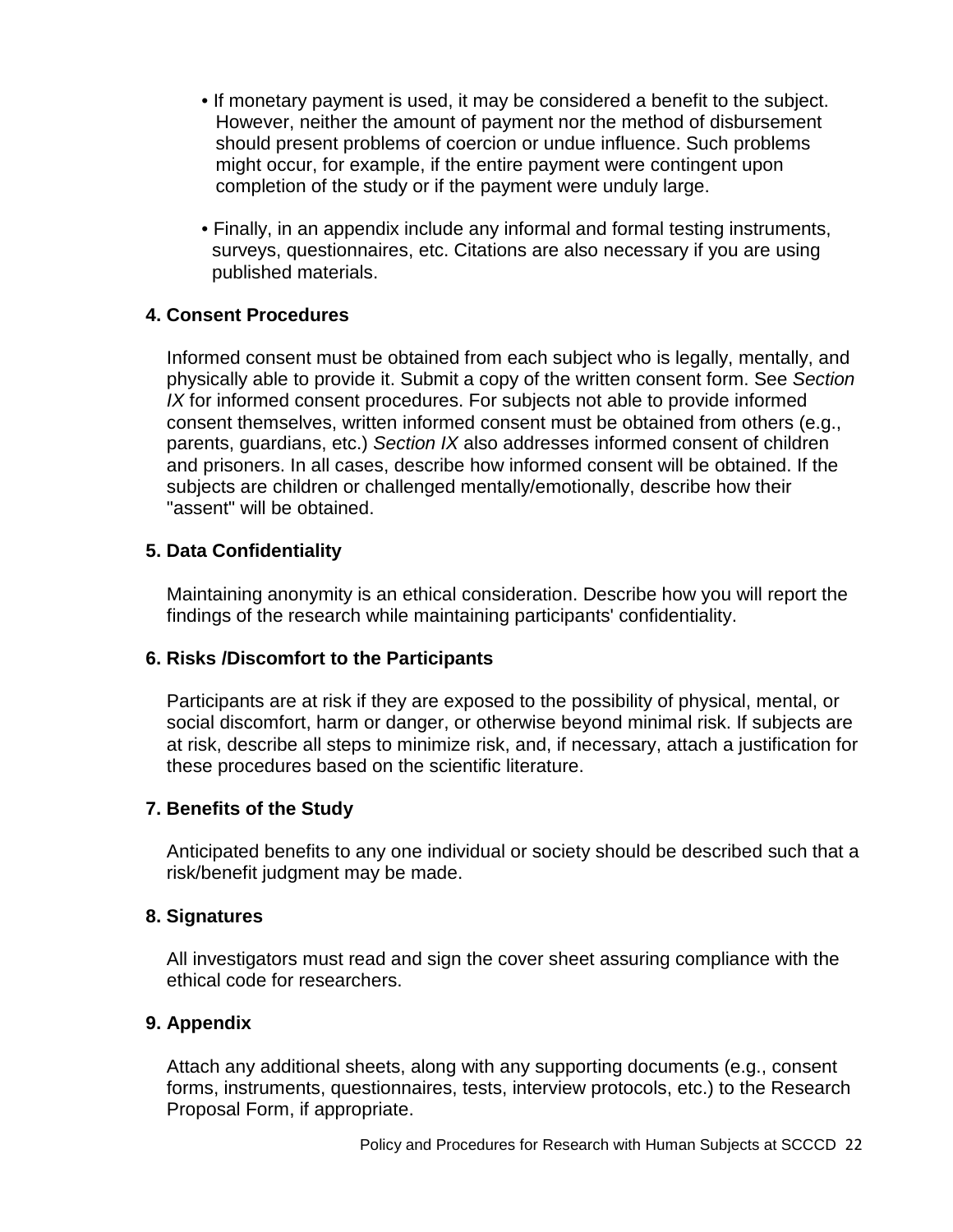# **Appendix F**

#### <span id="page-22-0"></span>**Meeting Protocols for Full-Review of Human Subjects Research**

- Research that will present more than minimal risk to the subjects must be reviewed at a convened meeting of the college's IRG.
- At the meeting, the investigator is required to be present at the IRG meeting when the project is reviewed.
- The review begins with a short (maximum of five minutes) summary of the research by the investigator, after which board members ask any questions they have.
- When a student presents a research proposal to the IRG, his or her faculty advisor must also attend the meeting.
- Proposals must be submitted to [IRG](http://www.irbnet.org/) at least ten working days before an IRG meeting for review at that meeting.
- The number of proposals to be reviewed at each meeting may be limited due to time constraints and the complexity of other items on the agenda.
- The proposal will be accepted for review in the order received. If the IRG is not able to review a proposal in a particular month, it will be given priority for review in the following month.
- The IRG may approve, table, reject, or require modifications to secure approval of the proposal.
- Changes that are substantive in nature must be brought back to the IRG at a convened future meeting.
- All meeting discussions are confidential and cannot be disclosed to others.